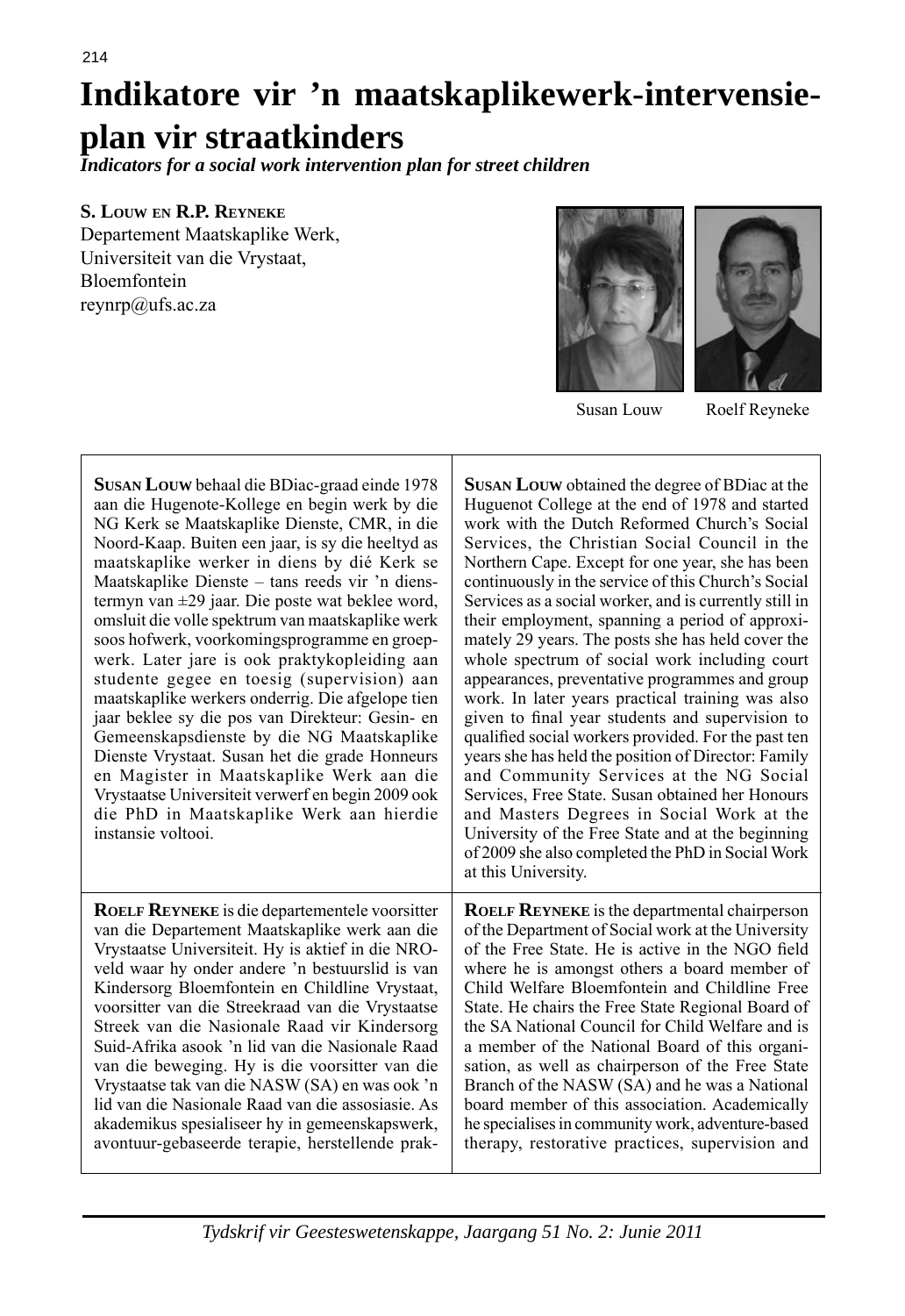| tyke, toesig (supervision) en bestuur. Hy het al   management. He has published articles and<br>verskeie artikels gepubliseer en referate gelewer   presented papers at national and international<br>by nasionale en internasionale konferensies. | conferences. |
|----------------------------------------------------------------------------------------------------------------------------------------------------------------------------------------------------------------------------------------------------|--------------|
|----------------------------------------------------------------------------------------------------------------------------------------------------------------------------------------------------------------------------------------------------|--------------|

#### **ABSTRACT**

#### *Indicators for a social work intervention plan for street children*

*This article examines the street child phenomenon from an ecological perspective in order to obtain indicators which are important for an intervention plan for street children. The eco logical perspective is utilised as a framework for the investigation since it provides a complete holistic and systematic framework and does not proceed in a linear dimension of merely cause and effect. The advantage of this perspective is that the street child can be considered holistically and that a comp rehensive intervention plan, including every aspect of the child, could be compiled.*

 *The literature study focused on four different levels of the ecological perspective, namely the micro, meso, exo and macro-levels, although a detailed discussion of these levels is not included in this article.*

 *The empirical investigation exploited quantitative and qualitative research methods. Organisations currently delivering services to street children completed questionnaires that focused on the content of their particular programs. These programs were evaluated against the background of the conceptual framework. Only 21.3% of the organisations returned their responses.*

 *The researchers undertook six case studies using qualitative research. In order to ensure that these children were not traumatised through the process of gathering information for the case studies, measures were put in place to provide suffi cient support to the participants. Approval for the study was also acquired.*

 *The micro-system is based on physiological aspects, cognition, social and emotional aspects, and personality. The street child has usually been exposed to severe trauma and losses. The child is deprived of "normal" family life and interventions are required in order to provide the child with care, healing, development of self, and the building of relationships.* 

 *In the meso-system, the systems closest to the street child are included, viz. the family, school, and peer group. In this system, it was found that the children had suffered many losses. In particular, there are no family structures in the world of the street child. The school, an important system for the development of the child and for training her/him for the labour market, does not play a role because the street children do not attend school. The peer group has taken over this important role in the child's bonding and support on the street. It was found that the child should receive specifi c interventions which will stimulate his/her feeling of belonging and will also address education as well as the development of life skills.*

 *Regarding the exo-system, specifi c attention was given to the community, the public, the police services, health, social services, religious institutions, business, and habitat. It was found that this system does not provide sufficient support to the street child. A support system should thus be created as part of the intervention in order to stimulate and support the child's development.*

 *The macro-system is, for the purpose of this study, represented by legislation/policies, culture, politics, and religion. In South Africa, the macro-system is directed towards the protection and development of structures and policy with respect to children. The execution of this policy is hampered by defi cient manpower and fi nances. The macro-system must be applied in such a manner that the street child is protected and her/his development facilitated.*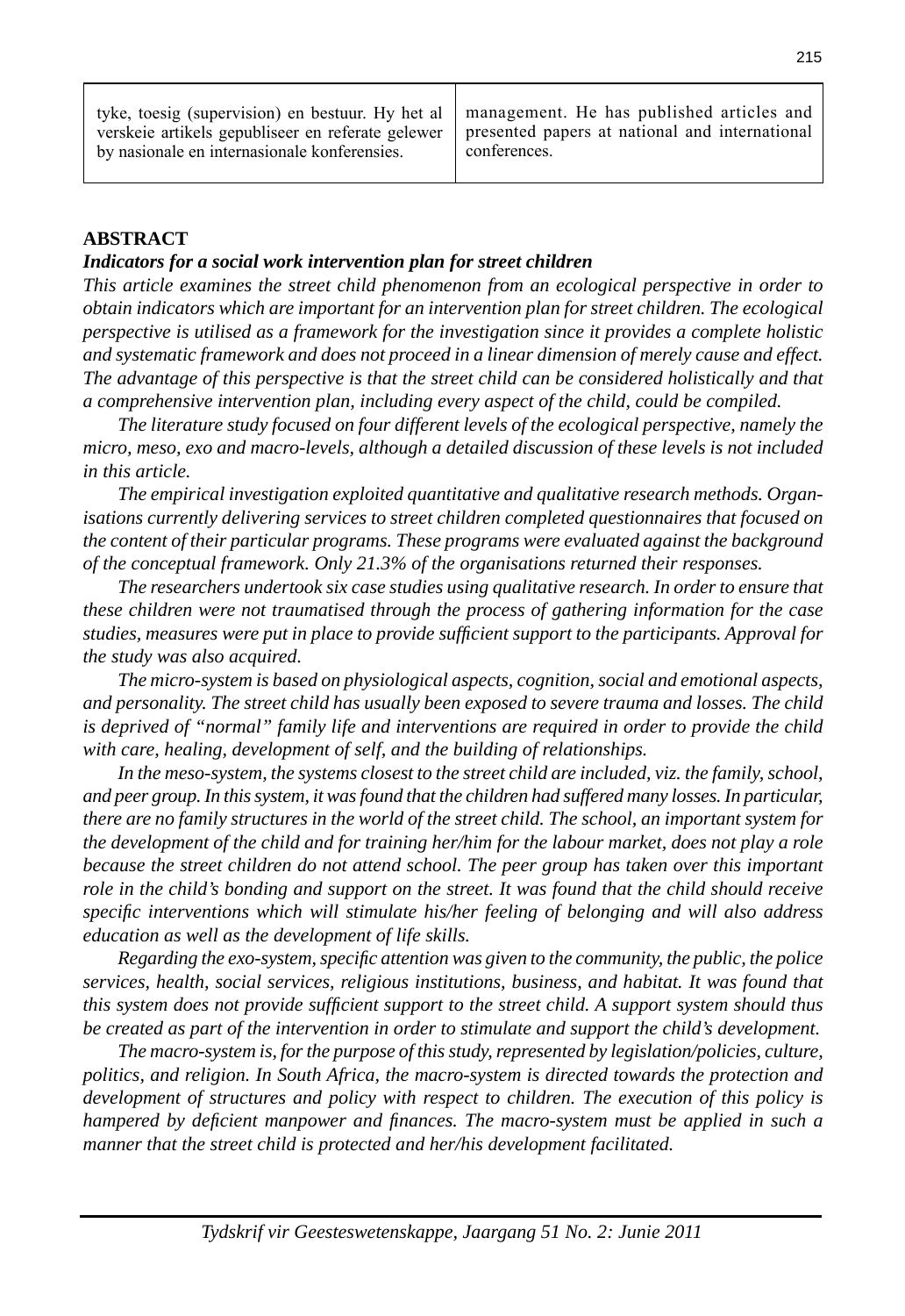*When analysing the fi nal product it can be concluded that the intervention with the street child ren should be handled by a specialist team, as well as by members of the community. In the micro-system, the interventions should be directed specifically at the micro-system, i.e. care, healing, bonding with other systems, and the development of the child. Regarding the meso-system, focus should be on development of the feeling of belonging, training, and further development of life skills. Regarding the exo-system, the interventions should be handled by means of a multidisciplinary team as well as community members and resources, all directed to support. The development of the support system will then contribute to creating hope in the child. In the macrosystem the intervention is directed at safeguarding the street child and developing systems and policies which would be advantageous to the street child. The ecological perspective offers a comprehensive framework within which the street child may be treated holistically.*

- **KEY CONCEPTS:** Social work, street children, ecological perspective, intervention plan, program indicators, qualitative research, quantitative research, transactions and relationships, losses, support systems
- **TREFWOORDE:** Maatskaplike werk, straatkinders, ekologiese perspektief, intervensieplan, programindikatore, kwalitatiewe navorsing, kwantitatiewe navorsing, transaksies en verwantskappe, verliese, ondersteuningsisteme

## **OPSOMMING**

Die artikel beskou die straatkindverskynsel vanuit 'n ekologiese perspektief ten einde indika tore daar te stel wat vir 'n intervensieplan met straatkinders belangrik is. Die ekologiese raamwerk bied 'n holistiese en sistemiese perspektief wat die totaliteit van die straatkind in ag neem aangesien die verskynsel op die mikro-, meso-, ekso- en makro vlak bestudeer word. Die indikatore vir die intervensieplan wat daargestel word, is dus omvattend ten op sigte van elke aspek van die straatkind se leefwêreld. Die artikel beskryf die konseptuele raamwerk van die studie, sowel as die kwalitatiewe en kwantitatiewe ondersoeke waarby ses straatkinders en tien organisasies wat dienste aan straatkinders lewer, betrek is. Daarna word die geïdentifiseerde indikatore vir 'n intervensieplan uiteengesit en aanbevelings gemaak oor hoe dit in die praktyk geïmplementeer kan word. Daar word tot die gevolgtrekking geraak dat die grootste behoeftes ten opsigte van die mikrosisteem die behoeftes van versorging, genesing, bou van verhoudinge en ontwikkeling van die straatkind is. Die mesovlak word gekenmerk deur die sterk behoefte van die straatkind om te behoort. Hier speel die gesin/familie, skool, opleiding en die portuurgroep 'n belangrike rol in die kind se ontwikkeling. Die straatkind se grootste behoeftes op die eksovlak is dié van hoop en ontwikkeling, terwyl die makrosisteem die funksie van beskerming asook ontwikkeling het.

## **1. INLEIDING**

In 2001 is bere ken dat 40% van straatkinders tussen drie- en agtienjarige ouderdom haweloos is. Die ander 60% werk slegs op die strate om hul gesinne te ondersteun. Dit is nie vir hulle moontlik om skool by te woon nie en hulle word beskou as kinders wat onder besonder moeilike omstandighede lewe. Die kinders is slagoffers van kriminaliteit, seksuele wanpraktyke, verwaarlosing, verslawing en menseregteskendings (Shaw 2001). In 2004 was daar volgens UNICEF-skattings meer as 100 miljoen straatkinders in die wêreld. Die meeste van hulle is in ontwikkelende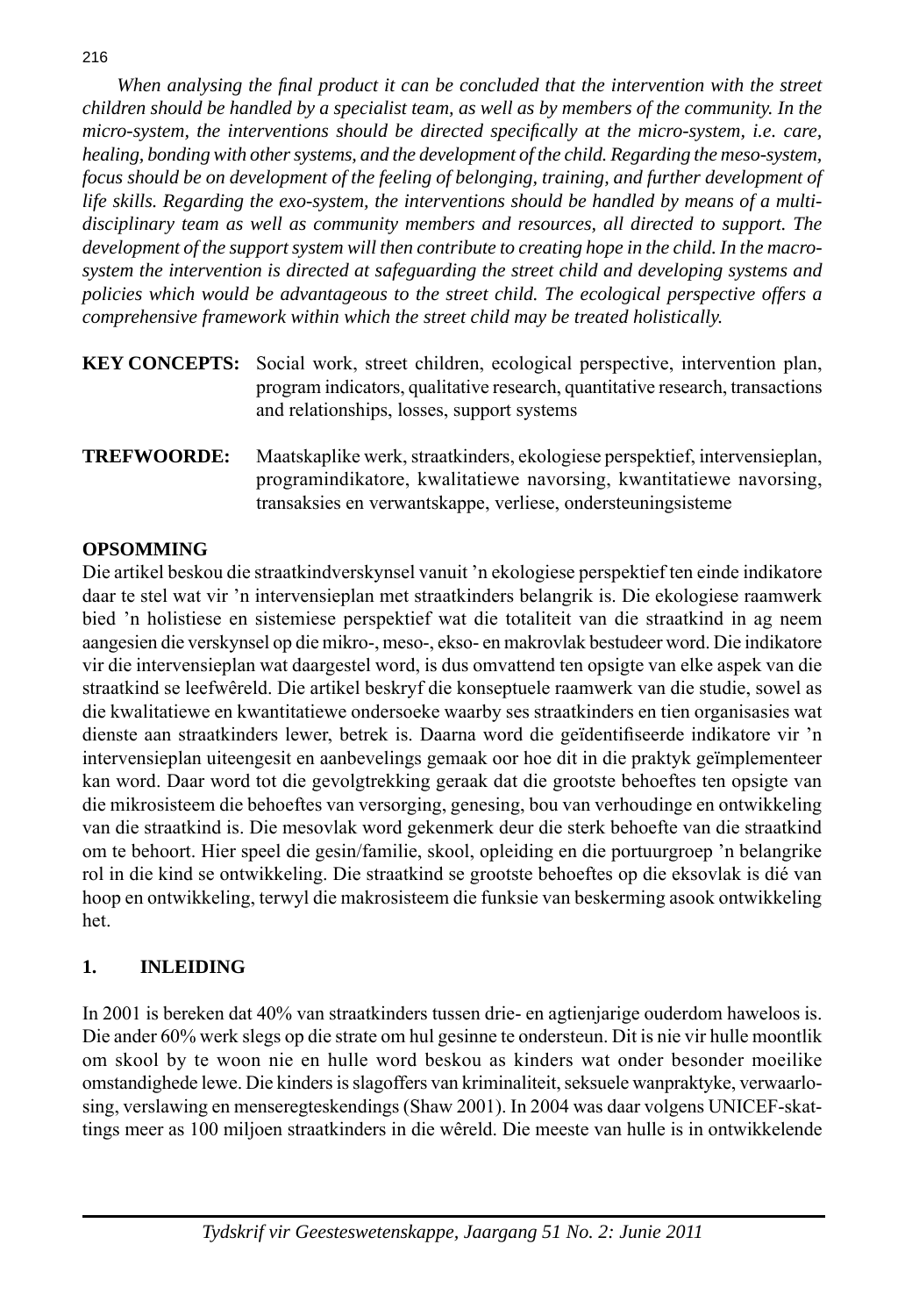lande (Abaana.org 2004; KIT 2004). Om betroubare statistiek aangaande die voorkoms van die straatkindverskynsel in Suid- Afrika te bekom, blyk problematies te wees. In 2007 rapporteer Ward (2007:235) dat daar meer as 10 000 kinders is wat deel van die verskynsel uitmaak. Gedurende 2007 was daar 4 586 straatkinders in skuilings en invalsentrums in Suid-Afrika (Departement Maatskaplike Ontwikkeling, 2007). Hierdie getal sluit dus nie kinders in wat op straat is maar nie by skuilings of invalsentrums inskakel nie. In Bloemfontein, waar die studie uitgevoer is, reken Pretorius en Louw (2008) dat daar gemiddeld tussen 50 en 80 straatkinders per maand op straat is. Tans word die syfer 'n bietjie laer geskat maar die gebrek aan betroubare statistiek maak dit onmoontlik om te bepaal hoeveel kinders daar tans op die strate van Bloemfontein is (Van Kraayenburg 2011).

 Ekonomiese groei, oorlog, armoede, verlies van tradisionele waardes, gesinsgeweld, ouers se alkoholisme, psigiese misbruik en persoonlike redes dra tot die straatkindverskynsel by (Le Roux 1996:3). Persoonlike redes word nie deur Le Roux (1996) verder om skryf nie, maar kan moontlik verbind word met die feit dat som mige kinders deur die belofte van opwinding en vryheid gelok word. Die meerderheid word egter deur desperaatheid en die besef dat hulle nêrens anders het om te gaan nie na die strate gedryf. Hulle het 'n behoefte aan 'n beter manier van lewe. Straatkinders is arm en die gebrek aan hul basiese behoeftes, soos byvoorbeeld voedsel, skuiling, klere en gesondheidsorg, dra daartoe by dat hulle hulself na die strate wend om te oorleef (Le Roux 1996:3).

#### **2. NOODSAAK VIR DIE STUDIE**

Vanuit die navorsers se betrokkenheid by die straatkindverskynsel blyk dit dat daar heelwat programme en projekte bestaan om straatkinders te help. Desnieteenstaande ver meerder die aantal straatkinders daagliks. Suid-Afrika het deur die jare gebruik gemaak van die mediese model vir dienslewering wat primêr op remediëring en nie op voorkoming nie fokus. Tans word die ontwikkelingsgerigte model benut wat op die bevordering van maatskaplike funksionering en menslike kapasiteit fokus. Maatskaplike eenheid sowel as deelname en gemeenskapsbetrokkenheid in maatskaplike welsynsdienste word aangemoedig (Patel 2005:322). Ongelukkig blyk dit dat die skuif na die ontwikkelingsgerigte model nog nie genoegsaam plaasgevind het nie. Die gevolg is dat daar steeds met liniêre uitgangspunte gewerk word en dat daar nie genoeg gedoen word ten opsigte van die voorkoming van die verskynsel nie. Intervensiepraktyke vir straatkinders behoort dus ook aan die ontwikkelingsparadigma te voldoen.

 'n Verdere probleem is dat die kinders projekte manipuleer en by voorbeeld van een program of voedingspunt na 'n ander beweeg om te kyk hoeveel hulle uit die programme kan kry (Smit & Liebenberg 2000:26). Intussen word daar nie werklik aan gesins integrasie aandag geskenk nie, 'n uitkoms wat vir veral maatskaplike werkers van kritieke belang is. Dienste en programme dra dus eerder by tot 'n gemakliker straatlewe sonder dat die probleem verminder word en die kind op straat suksesvol by sy/haar gesin teruggeplaas word (Smit & Liebenberg 2000:26). In 'n poging om straatkinders suksesvoller te hanteer, is daar gedurende die laaste aantal jare deur middel van beleid en prioritisering van dienste gepoog om van hierdie wyse van diens lewering weg te beweeg; gesin- en gemeen skaps integrasie word eerder voorgeskryf (*Children's act*, 38/2005 en *Children's Amendment Act,* 42/2007). Die probleem is egter dat instansies nie altyd van betroubare holistiese intervensieprogramme gebruik maak om die beleid uit te voer nie, daarom dan ook die nodigheid vir hierdie studie.

Dit blyk dat die regering tans ook 'n groter bydrae tot die verbetering van die straatkinddilemma lewer. Die Vrystaatse Departement Maatskaplike Ontwikkeling noem dat daar in 2003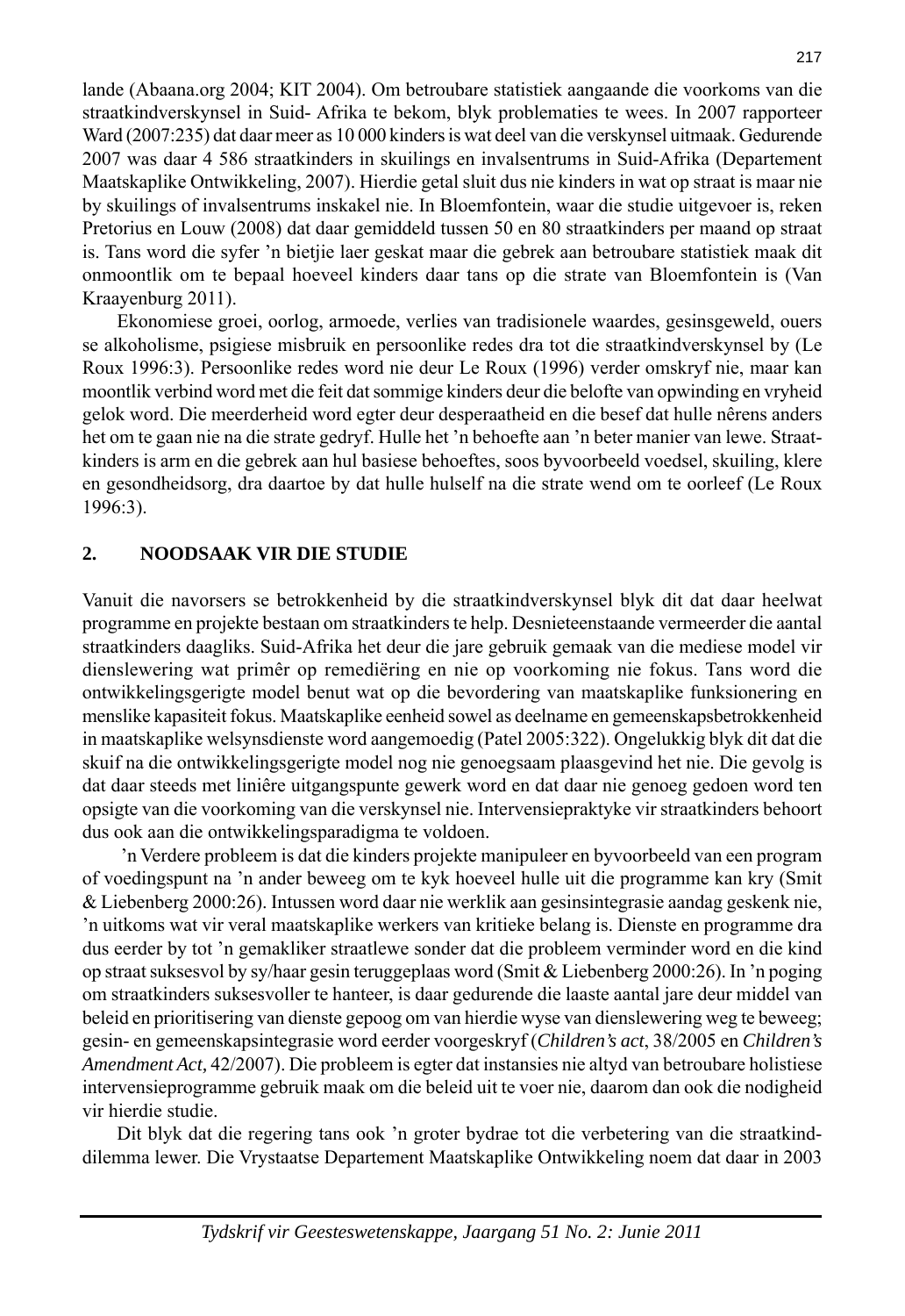in Suid-Afrika geen wetlike of statutêre raamwerk bestaan het wat eksplisiet op straatkinders en hul gesinne gerig was nie (Departement Maatskaplike Ontwikkeling van die Vrystaat 2003:3). In die Vrystaatse Departement Maatskaplike Ontwikkeling se strategiese planne tussen 2004 en 2006 is doelwitte ten opsigte van straatkinders egter 'n prioriteit. Dit vorm deel van die voorsiening van sorg, ondersteuning en beveiliging van risiko kinders en is ook 'n poging om die vorige programme sonder 'n geïnte greerde holistiese diens teen te werk. Die staat se nuutste beleids dokument, naam lik die *Children's Act* (38/2005) en die *Children's Amendment Act* (42/2007) maak op 'n vollediger wyse vir straatkinders voorsiening deurdat daar spesifiek na 'n straatkind as 'n sorgbehoewende kind verwys word en riglyne vir die registrasie van 'n invalsentrum opgestel is. Spesifieke wetgewing betreffende die straatkind is noodsaaklik ten einde beskerming en ontwikkeling te bevorder.

 Maatskaplike werk is een van die professies wat as gevolg van 'n gerigtheid op mense verhoudinge, sosiale interaksie en die verbetering van lewenskwaliteit en lewensomstandighede aandag aan die straatkindverskynsel behoort te skenk. Die maatskaplike werker is verder ook een van die primêre diensverskaffers wat uitvoering aan die *Children's Act* en dan spesifiek dienslewering aan sorgbehoewende kinders moet gee. Die gebrek aan 'n wetenskaplik gefundeerde riglyn vir intervensieprogramme vir straatkinders strem hierdie dienslewering. Die doel van hierdie ondersoek is om die straatkindverskynsel vanuit 'n ekologiese perspektief te ondersoek en sodoende indikatore vir 'n wetenskaplik gefundeerde maatskaplike werk-intervensieprogram te identifiseer wat die maatskaplike werker en ander professionele persone in staat sal stel om 'n beter diens, wat gesinshereniging insluit, aan die sorgbehoewende kind te lewer.

## **3. KONSEPTUELE RAAMWERK**

Die ekologiese sisteem is gedurende hierdie studie as die konseptuele raamwerk benut. Aangesien die hele ekologiese model nie hier ten volle bespreek kan word nie, word daar slegs aan die verskillende vlakke van die model aandag geskenk. In die model gaan dit oor die ontwikkeling van die mens en die omgewing, en spesifiek die interaksie tussen die twee. Die ekologiese omgewing word verstaan as 'n stel in mekaar geskakelde strukture, elkeen binne die daaropvolgende, soos 'n stel Russiese poppe (Bronfenbrenner 1979:3). Die Russiese poppe pas binne-in mekaar en elkeen hou verband met die ander. Die ekologiese omgewing is ook so inmekaar geskakel. Die model vestig die straatkind as 'n ontwikkelende persoon wat 'n aktiewe rol in die altyd groterwordende wêreld speel. Dit dui aan dat menslike gedrag en interpersoonlike verhoudinge alleenlik verstaan kan word as dit geanaliseer word vanuit 'n pers pek tief wat die vier analisevlakke inkorporeer, naamlik die individuele of mikrovlak, die gesin en naaste beïnvloedingsisteem of mesovlak, die groter sosiostruk turele sisteem of eksovlak en die kulturele konteks, naamlik die makrovlak. Elk van die sisteme is direk of indirek op die verskillende vlakke in interaksie met mekaar. Die straatkind, gesin en gemeenskap is dus in interaksie met mekaar en beïnvloed mekaar op komplekse wy ses (Shaffer 2002:59). Die kerngedagte is dat die straatkind en gesin in gesluit is in 'n maatskaplike omgewing en 'n kulturele milieu wat 'n groot invloed op hul ontwikkeling en funksionering uitoefen (Maphatane 1994:24). Alhoewel die vlakke dus verder of nader aan mekaar is, is daar steeds die wedersydse beïn vloeding. Die vier verskillende vlakke word kortliks bespreek.

## **3.1 Mikrovlak**

Die heel binneste vlak is die stelsel naaste aan die straatkind. Hier bestaan komplekse verhoudings tussen die kind en haar/sy direkte omgewing (Bronfenbrenner 1979:514). Dit gaan op hierdie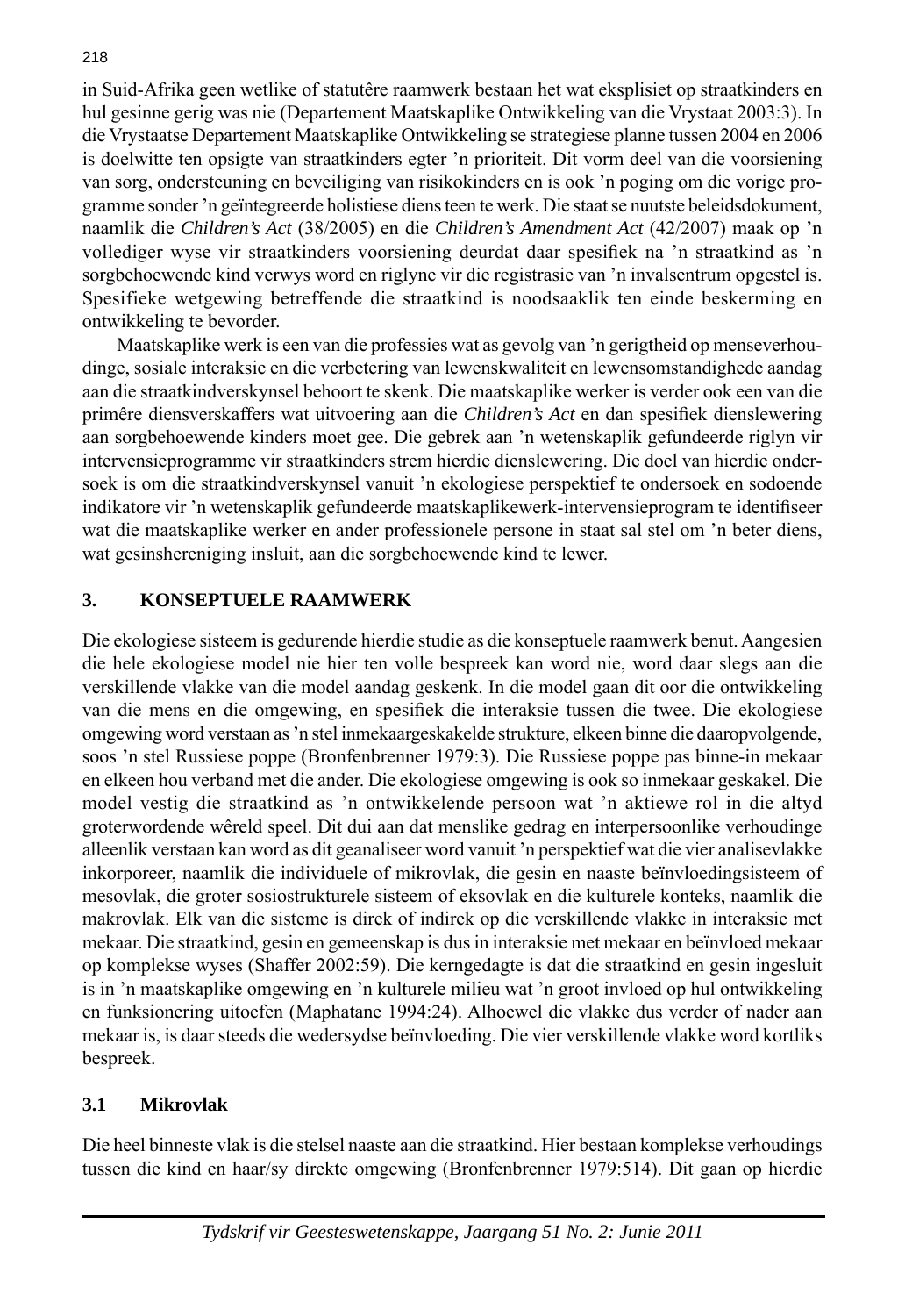vlak om 'n omgewing met spesifieke fisieke kenmerke waar die deelnemers bepaalde aktiwiteite (spesifieke rolle soos ouer, dogter, onderwyser) binne bepaalde tydsperiodes uitvoer. Mikrosisteme is dinamiese sisteme waar elke persoon 'n invloed uitoefen op en beïn vloed word deur ander persone wat teenwoordig is (Shaffer 2002:60). Konsepte soos selfbeeld, selfrespek, bekwaamheid, aanpassing en lewensgang word op hierdie vlak gevind.

## **3.2 Mesovlak**

Die volgende vlak is die mesovlak en beweeg reeds weg van die straatkind self en vereis dat daar nie op die individuele omgewing nie maar wel op die verhoudinge tussen sisteme gefokus word. Sodanige onderlinge verbondenheid kan vir die verdere ont wik keling van die kind bepalend wees (Bronfenbrenner 1979:3). Sterk en ondersteunende interaksie tussen die mesosisteme kan 'n straatkind se ontwikkeling optimaliseer. 'n Kind wat byvoorbeeld as kleuter sekere emosionele bande met sy ouers opgebou het, is goed voorberei om deel te neem aan aktiwiteite en saam te werk met ander kinders as s/hy in dagsorg en later in die skool geplaas word (Schaffer 2002:61). Die mesovlak is 'n sisteem van mikrosisteme en sluit hierdie on derlinge verhoudinge binne die onmiddellike omgewing in (Bronfenbrenner 1979:515). Dit behels onder andere 'n straatkind se verhoudings met haar/sy gesinslede, skool en portuurgroep.

 Op hierdie vlak veral kan konsepte soos transaksies (Germain & Gitterman 1980:1), aanpassing (Germain & Gitterman 1996:8), verwantskap (Germain & Gitterman, 1996:14-15), stressors (Germain & Gitterman 1980:7), asook habitat en nis<sup>1</sup> (Balgopal & Vassil 1983:25) sterker as op die ander vlakke neerslag vind. Die konsepte kan egter nie tot sekere terreine beperk word nie, aangesien wis sel werking altyd plaasvind.

## **3.3 Eksovlak**

Die derde vlak handel oor die effek of invloed van en wisselwerking tussen gebeurtenisse in die sisteme waarin die straatkind nie eers teenwoordig hoef te wees nie (Bronfenbrenner 1979:3). Dit wil voorkom asof daar in elke samelewing of subkultuur 'n bloudruk van die organisasie of enige tipe sisteem bestaan. Indien die bloudruk verander, het dit tot gevolg dat die struktuur van die sisteem in 'n samelewing merkbaar kan verander en veranderinge in gedrag en ontwikkeling kan ver oorsaak. 'n Ernstige ekonomiese krisis in 'n samelewing kan byvoorbeeld 'n positiewe en negatiewe impak op die ontwikkeling van kinders hê – wat die kinders lewenslank beïnvloed. Die soort impak, naamlik negatief of positief, hang af van hoe oud die kind was toe die gesin hierdie finansiële krisis ondervind het. Die eksovlak plaas die klem op maatskaplike strukture wat breër is as bloot die individu se onmiddellike omgewing en die invloed wat hierdie breër maatskaplike strukture op die aktiwiteite binne die individu se onmiddellike om gewing uitoefen (Schoeman 1999:76). Voorbeelde hiervan is reeds hierbo genoem.

 Volgens Balgopal & Vassil (1983:25) is die ekosisteem enige area van die natuur, wat lewende organismes en 'n nielewende substansie insluit, wat onafskeidbare, in ter afhanklike interaksie met mekaar het. Dit behels die beginsel van interafhanklikheid en wederkerigheid tussen strukture. 'n Ekosisteem is die basiese fundamentele een heid van die ekologie aangesien dit sowel organismes as die omgewing insluit. Dit bevat die twee essensiële elemente vir bestaan, naamlik 'n organisme of individu en 'n omgewing. Die doel van die ekosisteem is om te oorleef en om in 'n gesonde staat te verkeer. Hieruit word afgelei dat isolasie nie gesond is nie, maar dat wederkerige

<sup>1</sup> Weens beperkte spasie word die konsepte nie nader bespreek nie.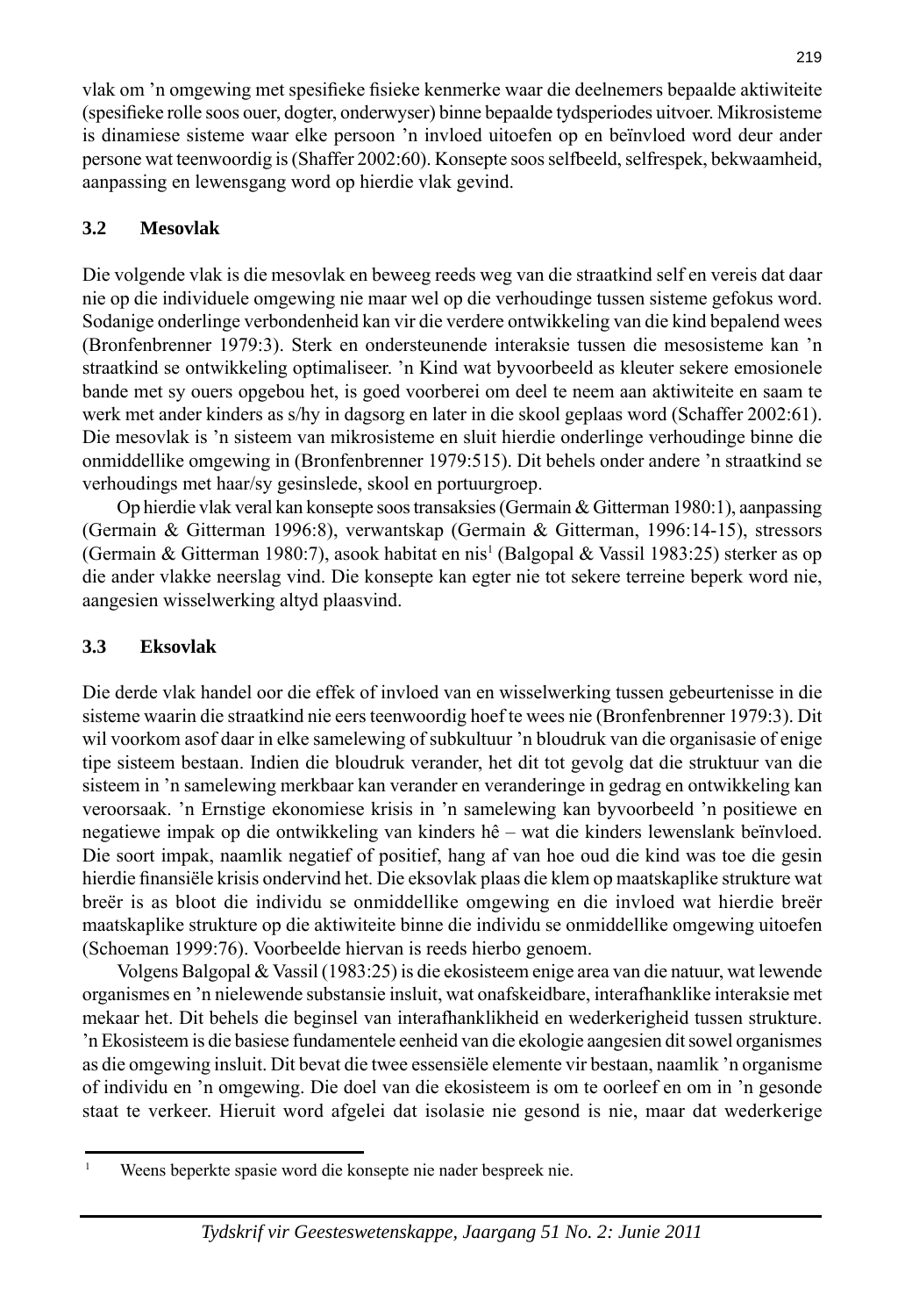beïnvloeding en wisselwerking die mens se gesondheid en ontwikkeling aanmoedig en bewerkstellig. Dit beteken dus dat konsepte soos transaksie, aanpassing, habitat en nis en sosiale en tegnologiese besoedeling in hierdie sisteem groter klem behoort te ontvang.

## **3.4 Makrovlak**

Die laaste vlak, naamlik die makrosisteem, word deur Bronfenbrenner (1979:515) beskryf as die kultuur, subkulture, beleid, politieke strukture, ekonomiese, maatskaplike en opvoedkundige sisteme wat die ander vlakke omvat en beïnvloed. Die mikro-, meso- en eksovlak bied dan die konkrete manifestasies van die beïnvloeding van die makrovlak. Hierdie makrosisteme is draers van inligting en ideologieë wat sowel eksplisiet as implisiet betekenis en motivering aan sekere instansies, maatskaplike netwerke, rolle, aktiwiteite en hulle wederkerige verhoudinge bied (Schoeman 1999:76). Ontwikkeling vind altyd plaas in 'n makrosisteem, naamlik 'n kulturele of subkulturele konteks waarbinne die mikrosisteem, mesosisteem en eksosisteem geleë is (Schaffer 2002:60).

Die ekologiese perspektief word spesifiek binne die verskillende vlakke verklaar. Die interaksie tussen die verskillende vlakke, van die mikrovlak tot die makrovlak, dra by tot die ontwikkeling of aftakeling van 'n persoon. Hierdie wis sel werking beïnvloed die individu, gesin en gemeenskap se ontwikkeling en funksionering.

## **4. NAVORSINGSPROBLEEM, NAVORSINGSVRAAG EN NAVORSINGS-METODIEK**

'n Verkennende en beskrywende ondersoek ten opsigte van straat kinders is gedoen om elemente te identifi seer wat tydens dienslewering aan die straatkind aandag behoort te geniet. Die bestudering van die verskynsel moet lei tot die identifisering van indikatore wat tydens 'n maatskaplike werk -intervensieprogram benut kan word. Dit bied aan die maatskaplikewerkpraktyk realistiese moontlikhede ten opsigte van diens lewering. Die holistiese en sistemiese aard van die ekologiese perspektief is benut aangesien die raamwerk toepaslike inligting en strategieë vir die hantering van die straatkind bied.

 Die navorsingsprobleem wat die studie rig, is die wedersydse beïn vloeding van faktore in die ekologiese ontledingsisteem wat aanleiding gee tot die straatkindverskynsel, die instandhouding daarvan en die implikasies van wedersydse beïnvloeding vir die formulering van 'n wetenskaplik gefundeerde maatskaplikewerk-intervensieprogram.

 Die navorsingsvraag wat hierdie studie rig, is om te bepaal uit watter indikatore 'n wetenskaplik gefundeerde maatskaplikewerk-intervensieprogram vir straatkinders moet bestaan.

 In die ondersoek word die gekombineerde navorsingsmetode gebruik en is daar in die verskillende fases van die navorsingsproses van kwantitatiewe en kwalitatiewe metodes gebruik gemaak (De Vos et al*.* 2007:361). Die proses wat gevolg is, word in Figuur 1 uiteengesit en sal ook uit die daaropvolgende gedeeltes duidelik word. De Vos et al. (2007:360) is van mening dat die kombinering van die metodes die navorser kan help om triangulasie te bevorder. Vir die navorsing word die kwalitatiewe metode dominant en die kwantitatiewe metode minder dominant benut. Laasgenoemde word net aanvullend benut, wat beteken dat die metode uit 'n kleiner steekproef en minder vraelyste as gewoonlik bestaan.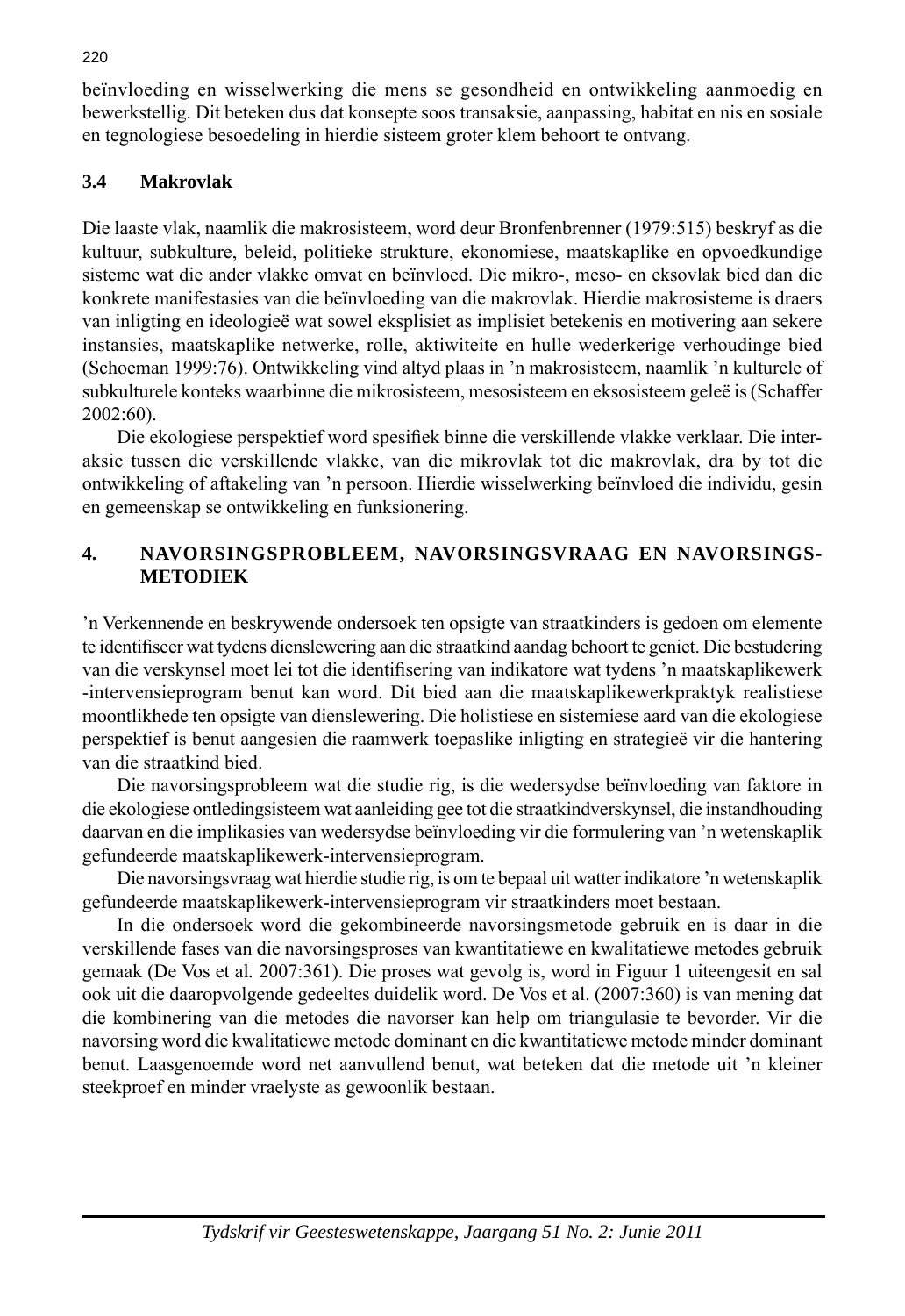

*Figuur 1: Prosedure van die gekombineerdemetode-ontwerp*

## **4.1 Kwalitatiewe navorsingsontwerp en data-insameling**

Die kwalitatiewe strategie wat primêr benut word, is gevallestudies. Creswell (2009:13) sien 'n gevallestudie as 'n strategie van ondersoek waartydens die navorser 'n program, gebeurtenis, aktiwiteit, proses of een of meer individue in diepte bestudeer. Die navorser kollekteer indiepte inligting deur gebruik te maak van 'n verskeidenheid data versamelingsprosedures. Henning, Van Rensburg en Smit (2004:3) is van mening dat 'n gevallestudie die navorser toelaat om die onderwerp holisties waar te neem en te interpreteer. Tydens die navorsing is daar van ses gevallestudies gebruik gemaak.

 In die geval van die kwalitatiewe navorsing is daar ook van 'n steekproef gebruik gemaak wat baie minder gestruktureerd en minder kwantitatief van aard is (De Vos et al. 2007:327). 'n Doelgerigte steekproef is gebruik, want Patton (2002:244) noem dat die grootte van die steekproef afhang van wat die navorser wil weet, die doel van die onder soek, dit wat benutbaar is, die geloofwaardigheid van die studie asook watter hulpbronne en tyd vir die afhandeling van die navorsing beskikbaar is.

 Vyf seuns is in samewerking met die maatskaplike werker van *Kidz Care Trust*, Bloemfontein, vir die gevallestudies geïdentifiseer. Hierdie organisasie bied 'n program vir straatkinders aan. Die deelnemers moes aan die volgende kriteria voldoen:

- tussen die ouderdom van 9 en 15;
- verkieslik Afrikaans en/of Engels magtig;
- ten minste 'n maand op die straat, maar nie langer as ses maande nie; en
- betrokke wees by 'n program wat vir straatkinders aangebied word.

Die rasionaal vir die seleksie was dat die kinders wel aan die straatlewe blootgestel moes gewees het, maar dat die kind tog ook nie so lank daaraan blootgestel was dat s/hy nie meer genoegsame inligting oor die familie en gesin kon bied nie. Voorts is die ouderdom en taal geselekteer ten einde onderhoudvoering makliker en betroubaar te maak. 'n Straatwerker was deurentyd by die onderhoude teenwoordig en het waar nodig gehelp om moeiliker konsepte aan die kinders te tolk. Daar kon dus seker gemaak word dat die kinders en die onderhoudvoerder mekaar korrek verstaan.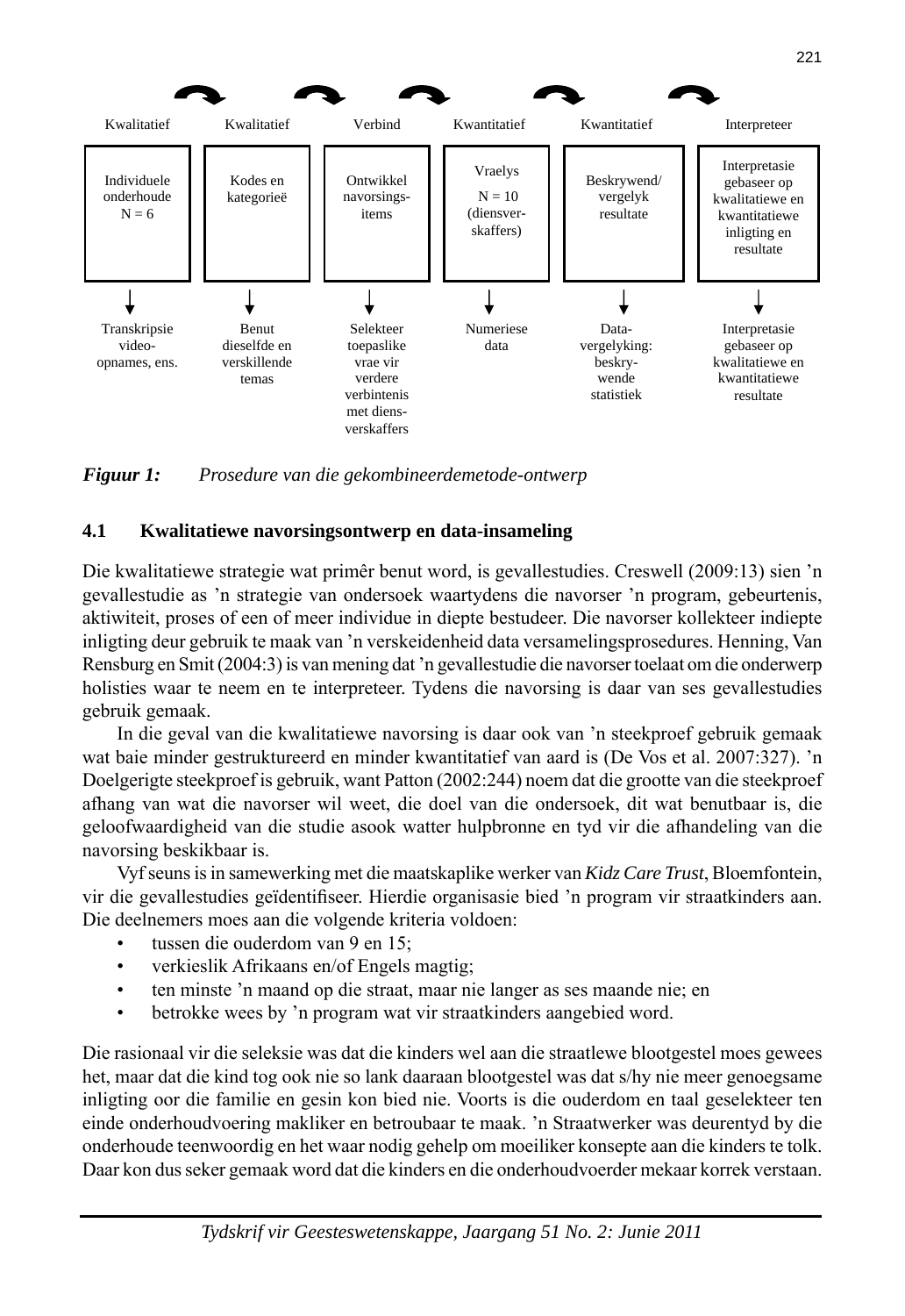Vyf gevallestudies is oorspronklik gedoen, maar uiteindelik is 'n sesde gevallestudie bygevoeg. Die rede hiervoor is dat daar bepaal wou word of daar 'n verskil bestaan tussen die kinders wat reeds by 'n program betrokke is en kinders wat nog nie by so 'n program betrokke is nie. Die kind wat vir hierdie vergelyking geselekteer is, is met behulp van 'n straatwerker geïdentifiseer en het aan al die kriteria vir seleksie voldoen, behalwe dat hy nie by 'n formele program vir straatkinders ingeskakel het nie. Data-triangulasie het ook hierdeur plaasgevind (Lincoln & Guba 1985:301). Aangesien dieselfde inligting by herhaling gevind is en die versadigingsbeginsel bereik is, is daar met die gevallestudies volstaan (Greef 2007:294). Hierdie inligting is verreken in die data wat volg.

 Ten einde teoretiese triangulasie (Duffy 1993:143) te kon bewerkstellig, is die temas en onderwerpe wat tydens elke gevallestudie gedek moes word vanuit die literatuur studie bepaal en hoofsaaklik in vyf afdelings ingedeel, naamlik transaksies ten opsigte van verskillende sisteme, ontleding van die mikrovlak, bepaling van transaksies en aan pas sings ten opsigte van die mesovlak, bepaling van transaksies en aanpassings ten opsigte van die eksovlak en invloed vanaf makrovlak.

 Tydens die gevallestudies is inligting op verskillende wyses bekom. By die meeste van die kinders was dit toepaslik om verskillende metodes (nie slegs onderhoudvoering nie) te benut, aangesien die inligting wat bekom moes word nie eenvoudig was nie. Hierdeur is ook metodologiese triangulasie bevorder (Duffy 1993:143). Teken en spel is by die onderhoudvoering gevoeg sodat die kinders makliker kon aandui wat hulle situasies is en wat dit vir hulle beteken.

Die data bestaan uit onderhoude, notas, video-opnames en refleksies wat geanaliseer en geprosesseer is. Patton (2002:306) se aanwysing is benut deur on middellik ná die onderhoud die gesprek, waarneming en belewenis van die onderhoud te dikteer ten einde sowel 'n sensoriese as bewustelike ervaring van die onderhoud te kry. Sulke in ligting was baie nuttig en bied meer as net woorde (Henning et al. 2004:77).

 Die analise van die data wat uit die gevallestudies verkry is, is ryker gemaak deurdat die onderhoudvoerders by herhaling na die video's van die onderhoude gekyk en aantekeninge gemaak het. Die maatskaplike werker wat betrokke was by die analise van data (vir triangulasiedoeleindes) het ook die notas en video's bestudeer en saam met die navorser na temas en verbande gesoek. Aantekeninge is gemaak ten einde herhalings en temas op te spoor.

 Vertroubaarheid in kwalitatiewe metodes hang grootliks af van die vaardigheid en bevoegdheid van die navorser, aangesien laasgenoemde self die meetinstrument is (Viljoen 2005:278). Die navorser het op verskillende maniere vertroubaarheid verseker deur byvoorbeeld van 'n konseptuele raamwerk en literatuurstudie gebruik te maak en die onderhoude daarop te skoei. Dit dui op teoretiese triangulasie (Duffy 1993:143). Daar is verder gebruik gemaak van verskeie datainsamelingsmetodes en die versadigingsbeginsel is toegepas (Walliman 2004:264 en Greef 2007:294). Die navorser se langtermynbetrokkenheid by die straatkind en die benutting van lidkontrole dra verder tot vertroubaarheid by (Lincoln & Guba 1985:301). Die rou data is deur 'n onafhanklike maatskaplike werker nagegaan om triangulasie te verhoog nadat 'n protokol met riglyne vir data-analise voorsien is (Duffy 1993:143). Daar is ook met die interpreteerder vergader om konsensus oor temas en kategorieë te bereik.

#### **4.2 Kwantitatiewe data-insameling vir 'n beperkte kwantitatiewe navorsing**

'n Vraelys is na aanleiding van 'n literatuurstudie<sup>2</sup> saamgestel ten einde die straatkind op die vier ekologiese vlakke, naamlik mikrovlak (ouderdom en geslag), mesovlak (kontak met ouers,

<sup>2</sup> Die uitgebreide literatuurstudie vorm nie deel van die artikel nie.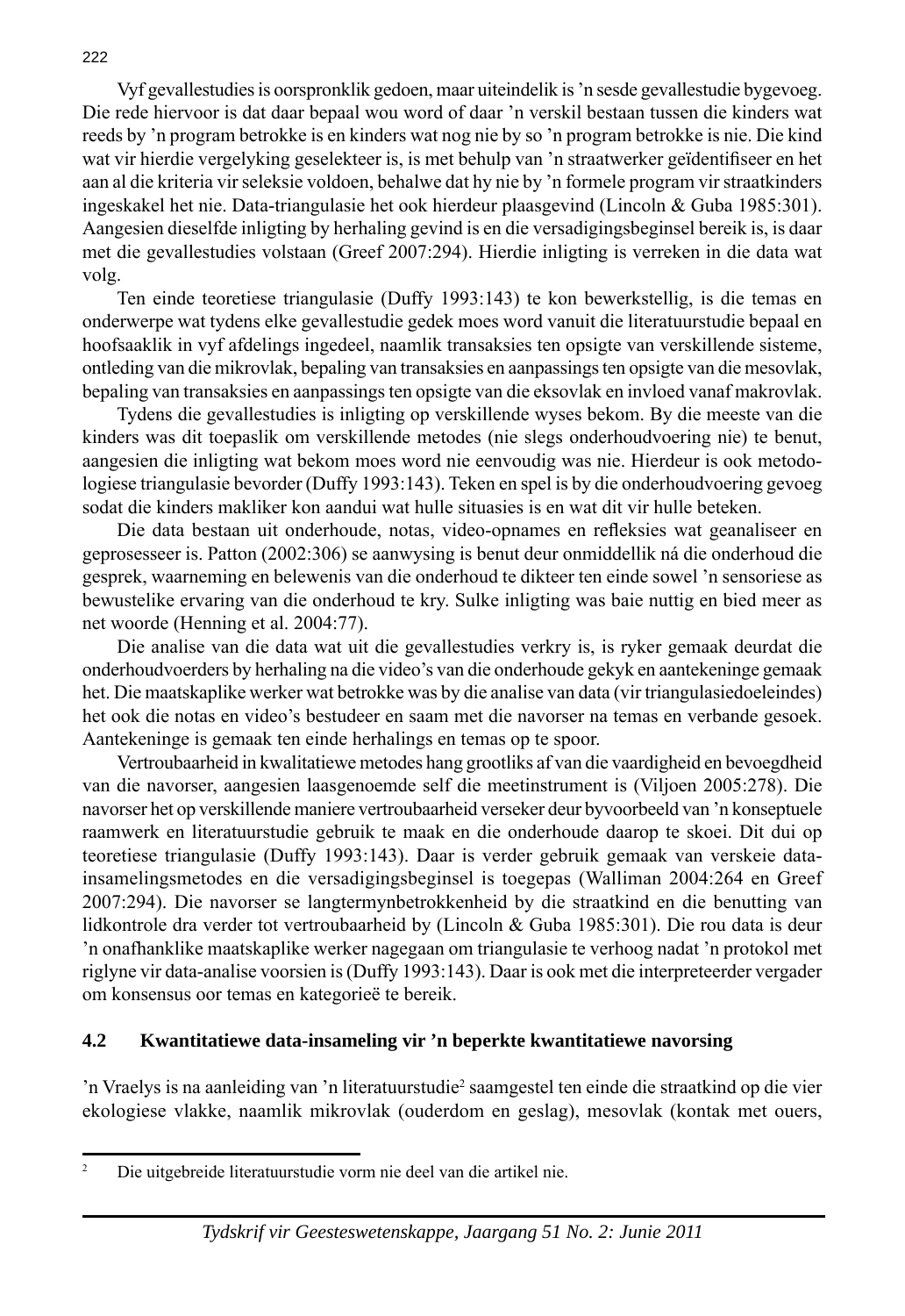skoolinligting en die portuurgroep), eksovlak (benutting van ander departemente en dissiplines) en makrovlak (wetgewing-implikasies) verder te verken en te beskryf ten einde die kwalitatiewe gedeelte van die navorsing te ondersteun. Die vraelys is gedurende 'n loodsondersoek getoets en 'n aantal veranderinge is aangebring ten einde verwarring by sekere van die vrae uit te skakel. Aangesien hierdie 'n verkennende en beskrywende studie is, is daar van beskrywende statistiek gebruik gemaak om die bevindinge te beskryf. Daar is gemeen dat dit nie nodig is om die vraelys statisties te toets nie, aangesien dit 'n klein deel van die navorsing behels en dit hoofsaaklik gebruik is om triangulasie van die kwalitatiewe navorsing te bevorder.

 Die vraelys wat opgestel is vir kwalitatiewe doeleindes het bestaan uit vrae wat inligting verlang ten opsigte van identifiserende besonderhede, inligting oor die spesifieke program, samewerking met rolspelers, die gesondheid van die kinders, versorging en dienslewering; mesofaktore soos byvoorbeeld die familie, skool en portuurgroep en makrofaktore soos kultuur, Godsdiens en wetlike aspekte wat die kinders raak. Die vrae het bestaan uit geskaleerde- sowel as oop vrae en het in totaliteit uit 93 items bestaan. Aangesien daar so min respondente was, is die verwerking van die resultate met MS Excel gedoen (Kruger, De Vos, Fouche & Venter, 2007:218). Slegs die belangrikste resultate word weergegee.

 Vraelyste is uitgestuur na 47 organisasies waarvan die adresse op die lys van die *National Alliance for Street Children* is. Laasgenoemde word deur die Departement van Maatskaplike Ontwikkeling erken en benut as organisasie met meerdere kennis en 'n oorkoepelende struktuur vir straatkindprojekte. Tien ingevulde vraelyste is terugontvang. Die reaksie persentasie was dus 21,3%. Strydom (2007:196) noem dat die terugvoer op 'n steekproef van 47, 64% moet wees ten einde verteenwoordigend te wees. Aangesien hierdie 'n beperkte kwantitatiewe stuk navorsing was en dit geblyk het dat daar nie meer respondente was wat bereid was om die vraelyste in te vul nie, is die inligting in die vraelyste wat terugontvang is as voldoende beskou om te interpreteer, alhoewel nie verteenwoordigend nie.

## **5. RESULTATE VAN DIE KWALITATIEWE ONDERSOEK**

Hierdie gedeelte fokus op die ses gevallestudies wat gedoen is. Ekologiese konsepte wat tydens die insameling van inligting gebruik is, word oorhoofs benut om geïdentifiseerde subtemas te kategoriseer en te bespreek.

## **5.1 Transaksies en verwantskappe**

'n Mens se hele menswees en lewe word deur wederkerige transaksies bepaal. Menslike behoeftes en probleme ontstaan deur die transaksies tussen mense en hulle omgewing (Germain & Gitterman 1980:1). In die gevallestudies kan patrone waargeneem word waar transaksies tussen die gesin/familie en die straatkind deel van die behoeftes van die straatkind uitmaak.

 Verwantskap is gebaseer op die gehegtheidsteorie wat aandui dat verwantskap die aan gebore vermoë by mense is om verbintenisse te vorm. Gehegtheidsgedrag begin reeds by die baba, maar bly dwarsdeur volwassenheid belangrik, alhoewel dit vir elke mens tot 'n paar persone beperk is (Germain & Gitterman 1996:15).

 By die betrokke deelnemers is daar net een seun wat weet wie sy pa is en waar hy is. Drie van die seuns weet nie wie hulle pa is nie en twee seuns se pa's is oorlede. Hierdie gebrek aan 'n vaderfiguur moet 'n bepaalde invloed op die kinders hê en moontlik ook daartoe bydra dat verwantskappe moeilik gevorm word (vgl. Swart 2005:19).

Kenmerkende patrone soos dood/verwerping het by deelnemers voorgekom en gevoelens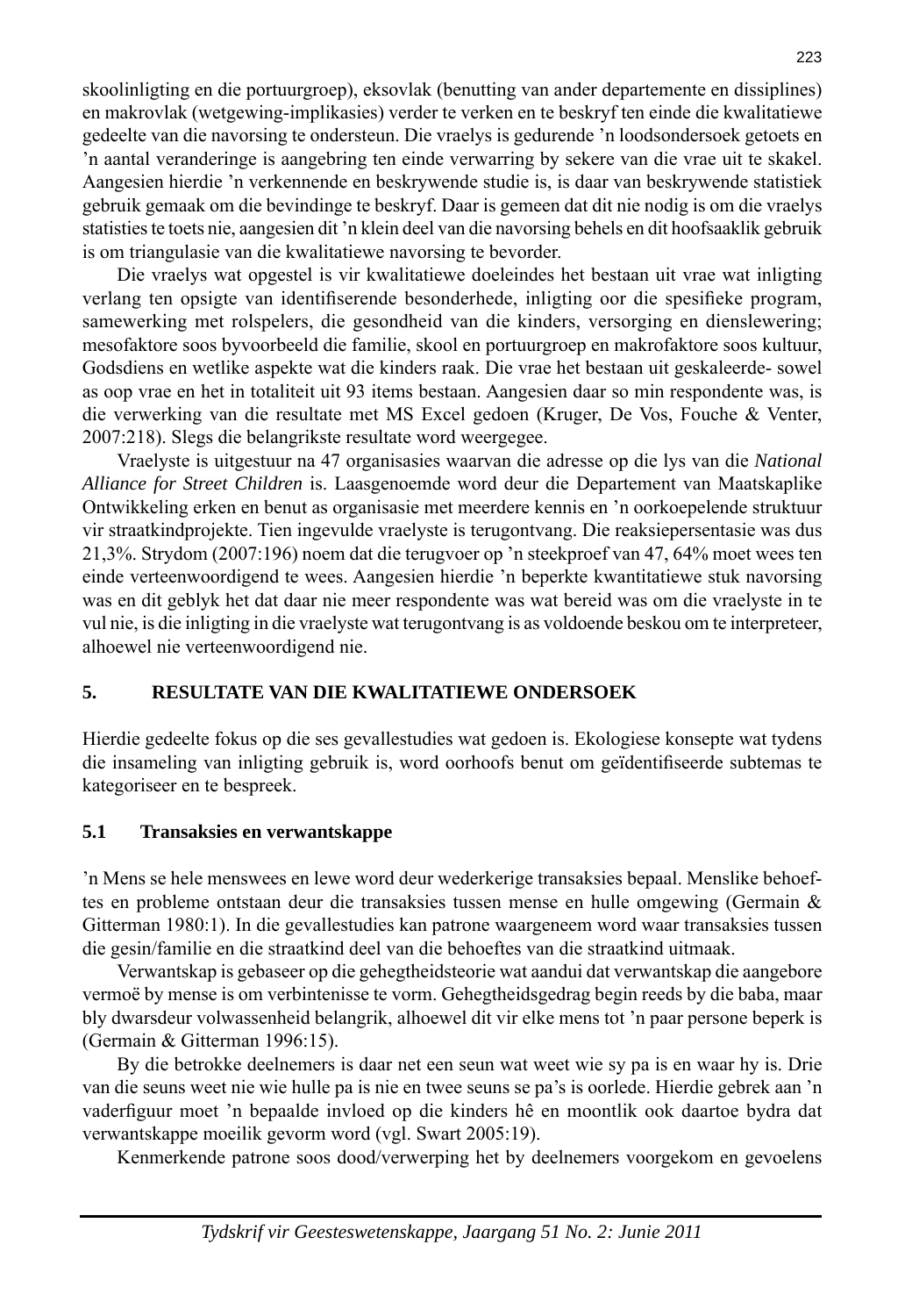van behoort aan is nie sterk ontwikkel nie. Gebrekkige vertroue is ook kenmerkend van hierdie kinders. Vervolgens word hierdie temas kortliks bespreek.

## *5.1.1 Dood en verlies*

Dood en verlies is 'n tema wat by al die gevallestudies na vore gekom het. Tabel 1 dui die verliese aan betekenisvolle persone aan.

| <b>Respondent</b> | Vader                                    | Moeder                                        | Ouma                                              | Ander                                 |
|-------------------|------------------------------------------|-----------------------------------------------|---------------------------------------------------|---------------------------------------|
| 1                 | Oorlede                                  | Oorlede                                       | Nie betekenisvol                                  | N.v.t.                                |
| $\mathbf{2}$      | Onbekend<br>waar hy is                   | Oorlede                                       | Wel betekenisvol.<br>maar mag nie<br>daar bly nie | Ander familie<br>jaag hom weg         |
| 3                 | Onbekend<br>waar hy is                   | Oorlede                                       | Oorlede                                           | Broer het versorg,<br>maar het getrek |
| $\boldsymbol{4}$  | Nooit geken nie                          | Leef nog met<br>stiefpa                       | Geen betekenis                                    | Stiefpa rand<br>hom aan               |
| 5                 | Oorlede                                  | Oorlede                                       | Leef nog                                          | Oom rand hom<br>aan                   |
| 6                 | Weet van hom,<br>maar het eie<br>familie | $Oorlede - het$<br>nie omgegee<br>vir hom nie | Oorlede                                           | N.v.t.                                |

| <b>TABEL 1:</b> | Verliese in die lewens van deelnemers |
|-----------------|---------------------------------------|
|-----------------|---------------------------------------|

Alhoewel daar tog betekenisvolle persone in die kinders se lewens was, het hulle hulle verloor deur die dood of deurdat hulle die gesin weens aanrandings verlaat het – "*When he was drunk he beats me*".

Hierdie gevallestudies bevestig navorsing ten opsigte van die gesin en familie wat daarop dui dat straatkindgesinne disfunksioneel is en dat geweld algemeen voorkom (vgl. Duyan 2005:454 en Grundling & Grundling 2005:183).

Kenmerkend van straatkinders is dat hierdie gebrekkige transaksies en swak verwantskappe deel is van hul lewens. Gebrekkige gesinsbande kan daartoe lei dat die straatkind in 'n ander groep na bande soek en dit op straat vind.

 'n Program ten opsigte van die kinders se verliese is noodsaaklik vir hulle herstel, want dit kan nie net geïgnoreer of vergeet word nie (Fitzgerald 2008:1).

# *5.1.2 Gevoel van behoort aan*

'n Leemte in hierdie kinders se raamwerk is dat hulle nie positiewe transaksies met hulle gesin en familielede het nie. Verder ervaar hulle nie dat hulle behoort nie. (Germain & Gitterman 1996:17). Die kinders is gelukkig in die skuiling/sentrum, maar voel nie werklik dat hulle daar hoort nie. Die straat kan dit ook nie aan die kinders bied nie. 'n Program wat 'n gevoel van behoort

224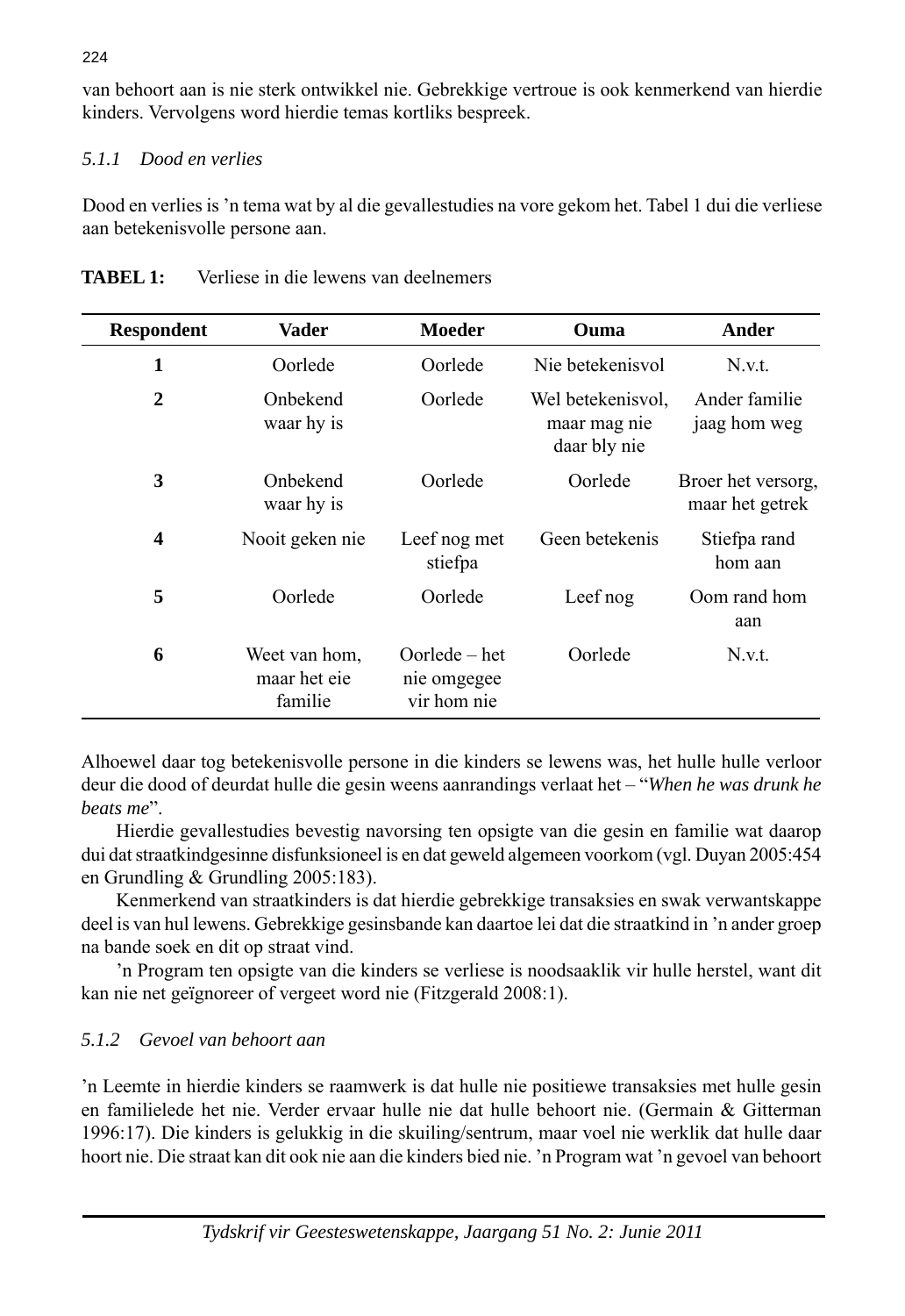aan bewerkstellig, identifiseer waar die kind verhoudings, wat betroubaar, warm, liefdevol en nie kortstondig is nie, kan opbou (Schofield & Beek 2006: 349). Skuilings bied 'n tydelike heenkome. Die behoefte aan 'n plek van aanvaarding en liefde is 'n prioriteit in die straatkind se lewe.

## **5.2 Ondersteunigsisteme**

Aansluitend by die transaksies en verwantskappe is die tema ondersteuningsisteme deur lopend tydens die gevallestudies geïdentifiseer.

Ondersteuningsisteme kan met die mesovlak en eksovlak van die ekologiese perspektief verbind word. Die mesovlak is die tweede vlak in die menslike ontwikkelingsisteem en beweeg verder van die straatkind na mense en sisteme buite haar/homself – soos die gesin. Die eksovlak verwys weer na stelsels waarin die straatkind nie aktief deelneem nie, maar wat haar/hom wel affekteer, byvoorbeeld die kerk en gesondheidsdienste (Bee & Boyd 2006:46). Hierdie sisteem sluit formele en informele maatskaplike strukture in en speel 'n belangrike rol in die gedrag van kinders.

Spesifieke ondersteuningsisteme wat hoofsaaklik by die straatkind betrokke is, is onder andere die skool, maats/portuurgroep, die polisie, die publiek, die gesondheidstelsel, gods diens/religieuse instellings, 'n straatkinderprogram (skuiling, invalsentrum) en die staat.

## *5.2.1 Die skool*

Die skool is 'n sisteem wat positief deur straatkinders beleef word. Die deelnemer wat nie by 'n skool ingeskakel is nie (sesjarige ouderdom), het aangedui dat hy graag sal wil skoolgaan en genoem dat hy sonder skoolonderrig nêrens sal kom nie.

 Dit het uit die onderhoude duidelik geword dat die skool 'n bepaalde roetine in die kind se lewe skep. Verder bied dit aan die kind doel en betekenis, aangesien dit so 'n kind se toekoms kan bepaal, naamlik inskakeling in die formele en informele arbeidsmark – "*Ek wil skool toe gaan – ek het nie 'n toekoms op straat nie*". Die kinders verstaan ook goed dat hulle toekoms tot 'n groot mate van skoolbywoning afhang.

 Skoolbywoning vorm 'n belangrike deel van die intervensieprogram vir die straatkind. Deur lopende kontak met skole moet plaasvind ten einde opleidings- en ontwikkelingsbehoeftes te bepaal (Bronfenbrenner 1979:210 en Pretorius & Louw 2008).

 Ten spyte van die voordele wat dit vir hulle daaglikse bestaan inhou, het dit toekomswaarde wat tot die verkryging van werksgeleenthede kan bydra. Juis hierom is dit noodsaaklik dat die straatkind wel skool bywoon. Naas die familie/gesin het die skool ook die sterkste sosialiseringsinvloed in die lewe van die kind. Skole is betrokke daarby om kinders te leer wat hulle vir effektiewe interaksie in 'n komplekse wêreld nodig het.

# *5.2.2 Maats/portuurgroep*

Die portuurgroep is 'n belangrike ondersteuningsnetwerk van die straatkind en speel 'n groot rol in die kind se ontwikkelingsproses (vgl. Louw & Louw 2007:260). Alhoewel die portuur groep vir die kind basiese aanvaarding en ondersteuning bied, plaas dit ook groot druk op die kind om met die groepswaardes te konformeer – "*Die maatjies van die straat is lekker, maar die straat is nie lekker nie*".

 Ten spyte van rusies en ernstige gevegte is maats vir die straatkind baie belangrik (Smit & Liebenberg 2000:25) – "*The boys on street – they love to fight*". Die groep vorm 'n waardevolle geleentheid tot die aanleer van bepaalde lewensvaardighede en lewenswaardes.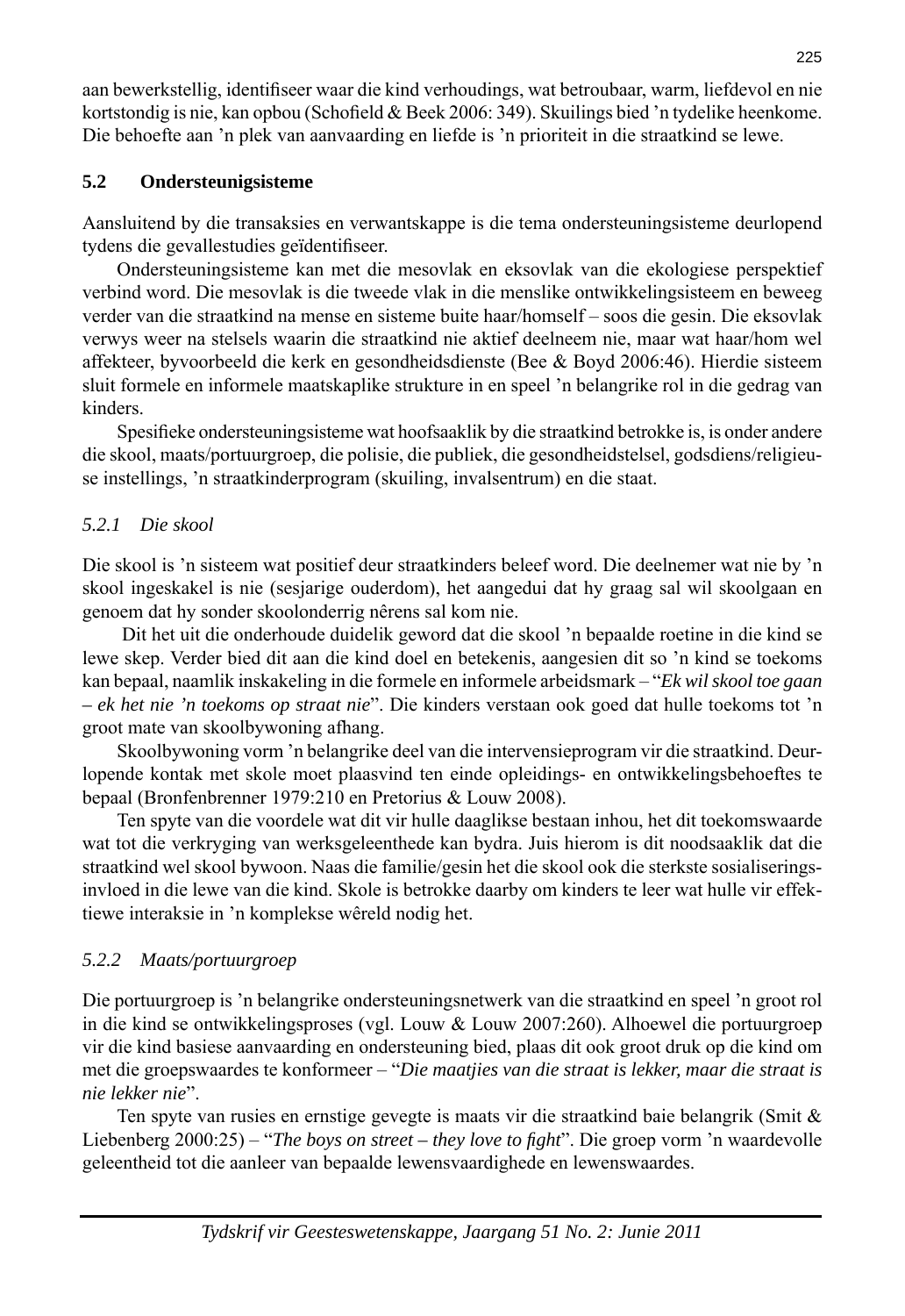## *5.2.3 Die polisie*

Die Suid-Afrikaanse Polisiediens (SAPD) vorm deel van die ondersteuningsnetwerke vir die straatkind. Ten spyte van beriggewing oor die mishandeling van straatkinders deur SAPD-lede (Moeng 2008:6; Serrao 2008:11) rapporteer 'n kind dat daar tog lede van die mag is wat gedul dig is en ondersteunend optree.

 Twee deelnemers het die volgende oor die polisie te sê gehad: "*The police spray us in the eyes when we smell glue*" en "*The police – they said I must go back to my home*". 'n Mens kan aflei dat die SAPD, wat veronderstel is om deel van die ondersteuningsnetwerk vir die straatkind te vorm, in die praktyk nie altyd as ondersteunend beleef word nie. Die rede kan moontlik daarin geleë wees dat SAPD-lede gewoonlik slegs optree wanneer daar moeilikheid is. Die beeld en optrede van SAPD-lede kan positief verander word indien noue same werking ten opsigte van die beplanning vir en programme aan straatkinders gebied word.

## *5.2.4 Die publiek*

Die publiek en die gesindheid van die publiek speel 'n groot rol ten opsigte van die instand houding van die straatkindverskynsel (Maphatane 1994:28). Al die straatkinders wat by die onderhoude betrek is, beaam die positiewe gesindheid van die publiek – "*Ons vra kos, dan gee hulle vir ons*".

 Die publiek word as 'n ondersteuningsbron beskryf. Hulle is vriendelik en help die kinders in hulle nood. Williams (1996:222) verwys na die verskillende reaksies van die publiek en dat sommige lede van die publiek aggressief teenoor die straatkinders is. Hier die groep het dit egter nie beleef nie.

'n Deelnemer het genoem dat hy geld van die publiek kry wat hy dan benut om gom te koop en nie kos nie. Dit laat hom blykbaar beter slaap. Hierdie opmerking toon dat die publiek se bydrae dikwels die verskynsel aanmoedig en dus 'n ander benadering vra. Die wyse waarop die publiek 'n ondersteuningsnetwerk vir die straatkinders vorm, sal gewysig moet word na 'n positief helpende ondersteuningsnetwerk en nie een wat daartoe lei dat hulle die kinders onwetend na die straat lok nie.

#### *5.2.5 Die gesondheidstelsel*

Die mens se liggaam en gesondheid is 'n integrale deel van die mens en so ook van die straatkind. Beskikbare gesondheidsdienste, sowel as die kennis wat binne die gesondheidsektor beskikbaar is, kan 'n sterk ondersteuningsdiens vir die straatkind vorm.

 Vanuit die gevallestudies is dit egter opmerklik dat nie een kind werklik van die waarde van gesondheidsdienste kennis dra nie. Die helfte van die deelnemers het al per geleentheid die munisipale kliniek besoek, maar weet verder niks daarvan nie. Hierdie resultate verskil egter van die resultate van die diensverskaffers. Tydens die onderhoude het die helfte van die kinders genoem dat hulle nie kennis van MIV/Vigs en dwelms het nie.

#### *5.2.6 Godsdienstige/religieuse instellings*

Godsdiens vorm die basis van 'n mens se geloof en godsdienstige instellings vorm ondersteuningsnet werke. Dit blyk dat geen deelnemer werklik 'n verbintenis met 'n godsdienstige groep het nie. Die helfte van die kinders is wel positief teenoor die kerk, maar daar bestaan nie 'n ondersteuningsband nie.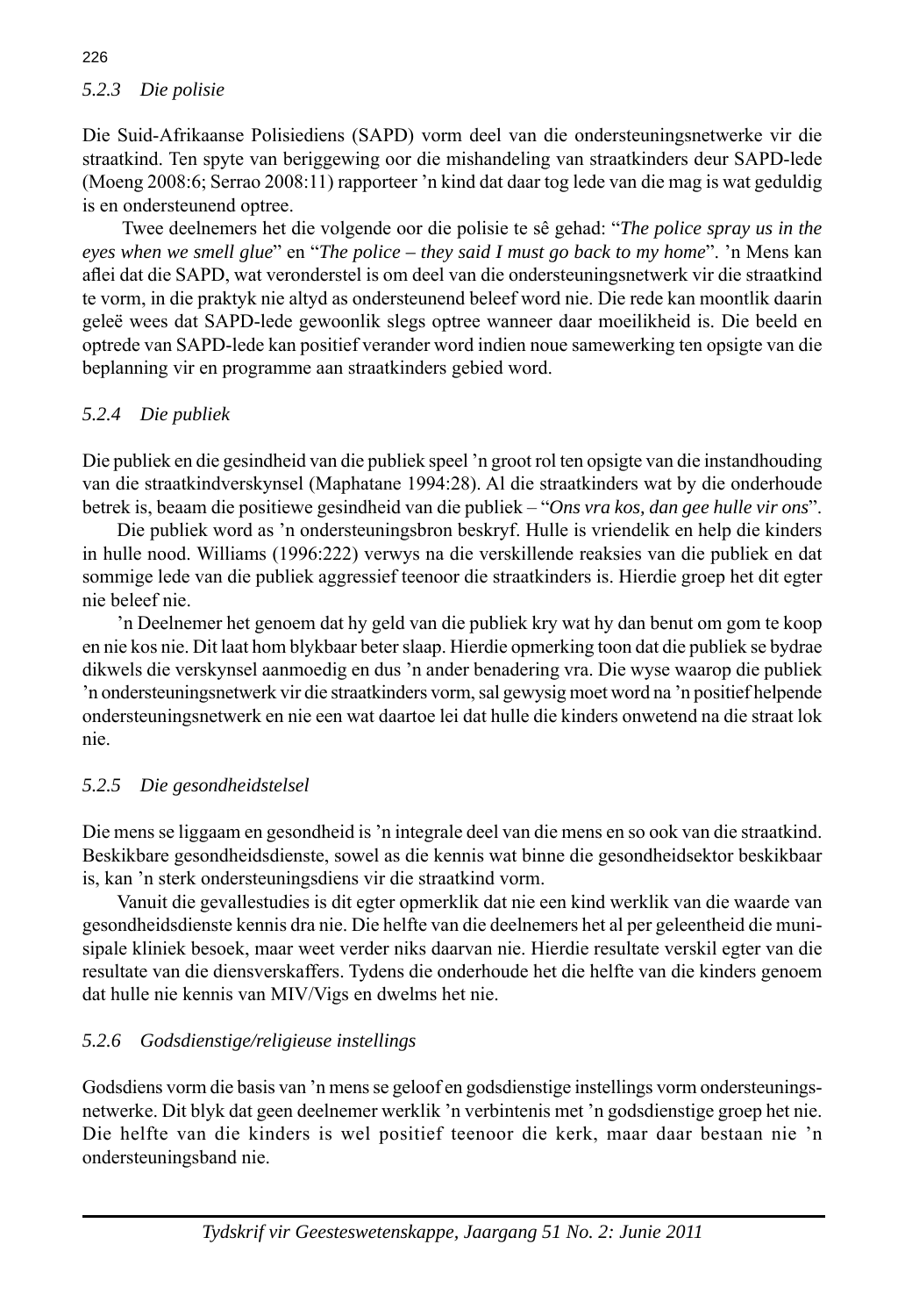In die meeste van die straatkindprogramme word gerapporteer dat daar goeie samewerking met godsdienstige instellings is. Hierdie terugvoer verskil van dít wat direk van die kinders ontvang is. Die verskille kan moontlik toegeskryf word aan die feit dat mense betrokke is, maar nie noodwendig aan die kinders openbaar dat hulle vanuit 'n spesifieke gods diens instelling 'n bydrae lewer nie. Voedsel- en ander skenkings word ook soms deur kerke gemaak en dan is die kinders ook nie noodwendig daarvan bewus waar die skenkings vandaan kom nie. Die kinders kan by godsdienstige instellings wat hulle ondersteun, betrokke raak deur vir hulle bedankingsbriewe te skryf. Dit kan 'n groter bewustheid oor die bron van hulle ondersteuning by hulle skep. As godsdiensgroepe direk by straatkinders kan inskakel, kan dit ook 'n bydrae lewer ten opsigte van straatkinders se gevoel van behoort aan. Godsdiens op sig self bied ook aan die kind hoop.

## *5.2.7 Straatkindprogramme*

Programme behoort 'n breë ondersteuningsnetwerk vir die straatkind te vorm. Daar is verskillende pro gramme wat ten doel het om die straatkind te help, soos byvoorbeeld straat werk, invalsentrums ("drop-in"), gesinsherenigingsdienste en sentrums. Die deelnemers ervaar positiewe verhoudinge tussen die personeel van die straatkinderprogram en hulleself.

 Inspraak in en deelname deur kinders in dienste en beplanning is 'n positiewe verpligting ten op sigte van dienslewering (*Children's Amendment Act* (42/2007), Art 208 (6)). Volgens die deelnemers vind inspraak nie plaas nie. Hulle toon ook nie 'n begeerte tot inspraak nie en sal dus leiding moet ontvang. Inspraak en deelname is 'n verdere indikator wat deel sal moet vorm van die intervensieplan en waartoe die ondersteuningdienste 'n verpligting het.

Die ondersteuningsnetwerke is noodsaaklik vir effektiewe dienslewering aan straatkinders. Die ontwikkeling en opbou van ondersteuningsnetwerke versterk die totale gemeen skap.

## **5.3 Die kind se gedrag**

'n Verdere algemene tema wat in die gevallestudies na vore gekom het, is die kinders se gedrag. Die subtemas word kortliks bespreek.

## *5.3.1 Manipulerende gedrag*

Die straatkind is meester daarvan om mense se simpatie te wek (Swart 2005:55). Die kinders het insig in die feit dat hulle 'n uitstekende vaardigheid in manipulerende gedrag het en hulle benut dit waar nodig. Hierdie manipulerende gedrag bied ook aan die kinders 'n voordeel deurdat hulle kan steel en leuens vertel sonder dat die skuldige werklik aan die kaak gestel word. Hierdie negatiewe vaardighede is uitstekend ontwikkel ten einde hulle oor lewing te verseker.

## *5.3.2 Lokus van kontrole*

Alhoewel 'n interne lokus van kontrole (Richter 1988:11; Richter 1989:217) met heelwat oorgawe deur die betrokke kinders aangebied word, kan dit nie net as so eenvoudig aan vaar word nie. Die kinders moet vaardighede aanleer wat hulle innerlike motivering versterk. Waardes en norme vorm deel van die uitbouing en versterking van positiewe gedrag. Hierdie vaardighede kan nie net deur aktiwiteite soos sokker en tuinmaak ont wik kel word nie, maar vra terapeutiese insette, asook ontwikkelingsgeörienteerde groepwerk deur vakkundiges met 'n gesindheid van aanvaarding en nieveroordeling.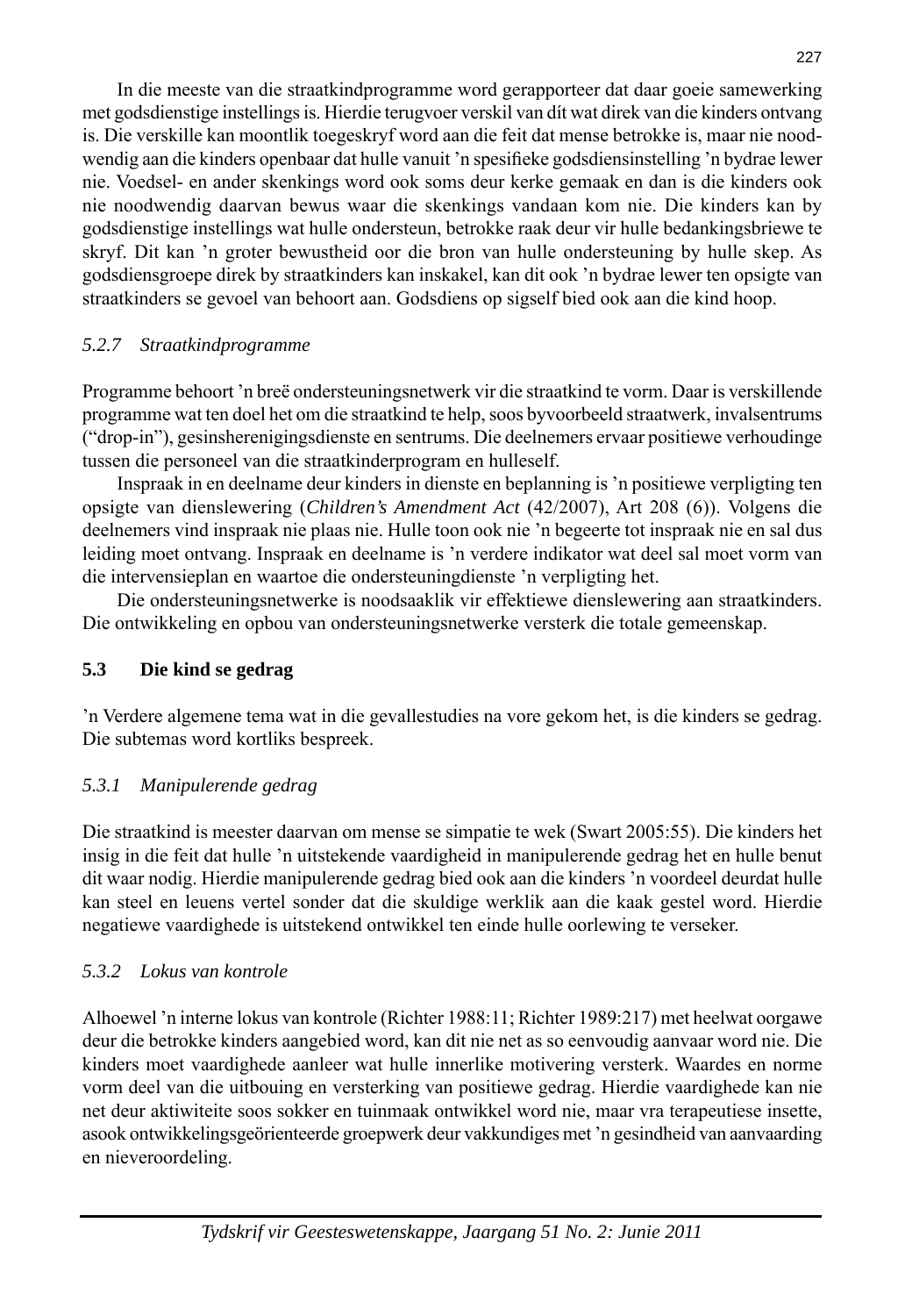Die straatkinders stel hulle bloot aan onverskillige, gevaarlike gedrag. Al die betrokke kinders maak hulle skuldig aan dwelmmisbruik of het hulle daaraan skuldig gemaak. Hulle gebruik veral gom algemeen – "*When using the glue I get warm and I forget the bad things*".

 Ten opsigte van die kinders se kennisraamwerk het nie een van die deelnemers kennis van die skade wat gomsnuif kan veroorsaak nie. Hulle weet wel dit is verkeerd, maar kan nie sê waarom en wat dit aan hulle doen nie. Hulle besef nie dat dit 'n kind se fisiese gesondheid en kognitiewe aspekte beïnvloed nie (Mako 2000:167; Hewitt 2008:13).

 Die kinders noem almal dat hulle nie aan seksuele praktyke blootgestel is nie. Tog het twee aan gedui dat seks en geld met mekaar verband hou. Vermoedelik is die kinders skaam oor hulle seksuele praktyke. Volgens die literatuur word beraam dat 'n kind wat op straat leef, 'n hoë risiko vir blootstelling aan seksuele misbruik en gevolglik MIV/Vigs het (Mako 2000:167; Evans 2002:58). Die helfte van die kinders het genoem dat hulle min kennis het van MIV/Vigs. Hierdie inligting verskil van die diensverskaffers wat aandui dat gesondheidsdienste in 80% van hulle programme inligting oor MIV/Vigs oordra.

## **6. RESULTATE VAN DIE KWANTITATIEWE ONDERSOEK**

Die resultate van die kwantitatiewe gedeelte van die ondersoek word vervolgens kortliks bespreek.

## **6.1 Identifi serende besonderhede**

Die "*National Alliance for Street Children*" het ten tye van die navorsing nie oor adresse van organisasies in die Wes- en Oos-Kaap beskik nie. Daar is wel vraelyste aan organisasies in al die ander provinsies gestuur. Die responskoerse van die vier provinsies waarvan vraelyste terug ontvang is, word in Tabel 2 aangedui. Die hoogste responskoers was vanuit die Vrystaat.

| <b>Provinsie</b>   | N  | <b>Persentasie</b> | <b>Kumulatiewe</b><br>persentasie |
|--------------------|----|--------------------|-----------------------------------|
| Vrystaat           | 4  | 40                 | 40                                |
| Kwazulu-Natal      | 3  | 30                 | 70                                |
| Noordwes Provinsie |    | 10                 | 80                                |
| Gauteng            | 2  | 20                 | 100                               |
| <b>Totaal</b>      | 10 | 100                |                                   |

| <b>TABEL 2:</b> | Provinsiale bydraes ontvang |  |  |
|-----------------|-----------------------------|--|--|
|-----------------|-----------------------------|--|--|

Die vraelyste is ingevul deur persone wat in verskillende ampte direk by die straatkindprogramme betrokke is (Tabel 3). In die meeste gevalle is die vraelyste deur hulpwerkers voltooi.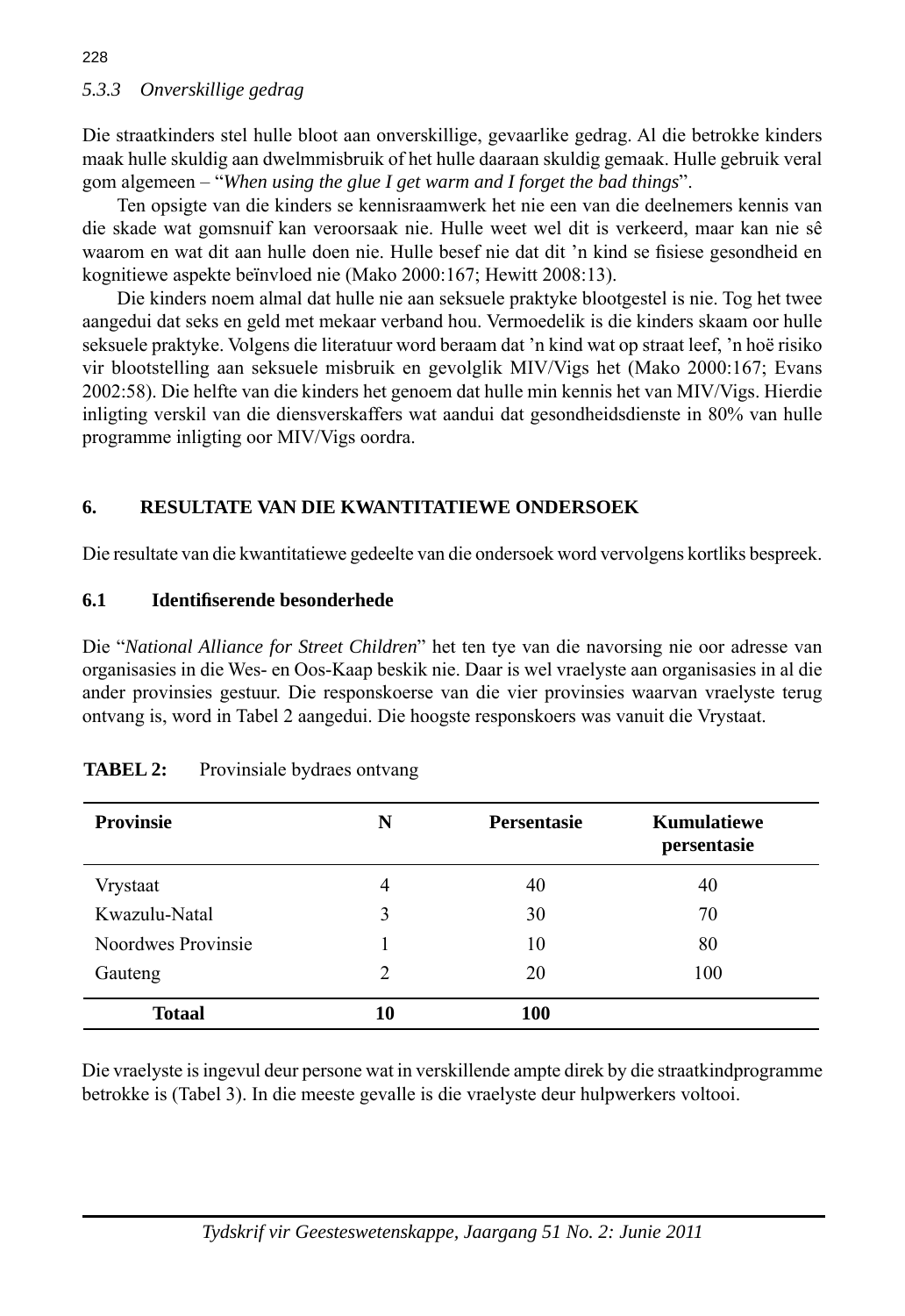| Amp van respondent  | N  | <b>Persentasie</b> | <b>Kumulatiewe</b><br>persentasie |
|---------------------|----|--------------------|-----------------------------------|
| Maatskaplike werker | 2  | 20                 | 20                                |
| Kinderversorger     |    | 10                 | 30                                |
| Projekbestuurder    | 2  | 20                 | 50                                |
| Hulpwerker          | 3  | 30                 | 80                                |
| Bestuursvoorsitter  | 2  | 20                 | 100                               |
| <b>Totaal</b>       | 10 | 100                |                                   |

#### **TABEL 3:** Respondente se posisie in organisasie

Vier van die betrokke organisasies wat aan die studie deelgeneem het, bestaan langer as tien jaar, vyf is tussen vyf en tien jaar oud en een is jonger as vyf jaar.

 Die programme wat ten opsigte van straatkinders aangebied word, beskryf die volgende as hulle hooftake of prioriteite: voorkoming en vroeë intervensie, gedragsbeheer, assessering, lewensvaardighede, bestuur, versorging, onderwys, personeelontwikkeling, gesinshereniging, professionele maatskaplikewerkdienste, skuiling, berading, straatwerk en uitreik (Figuur 2).



*Figuur 2: Prioriteit-/hooftake ten opsigte van dienste aan straatkinders*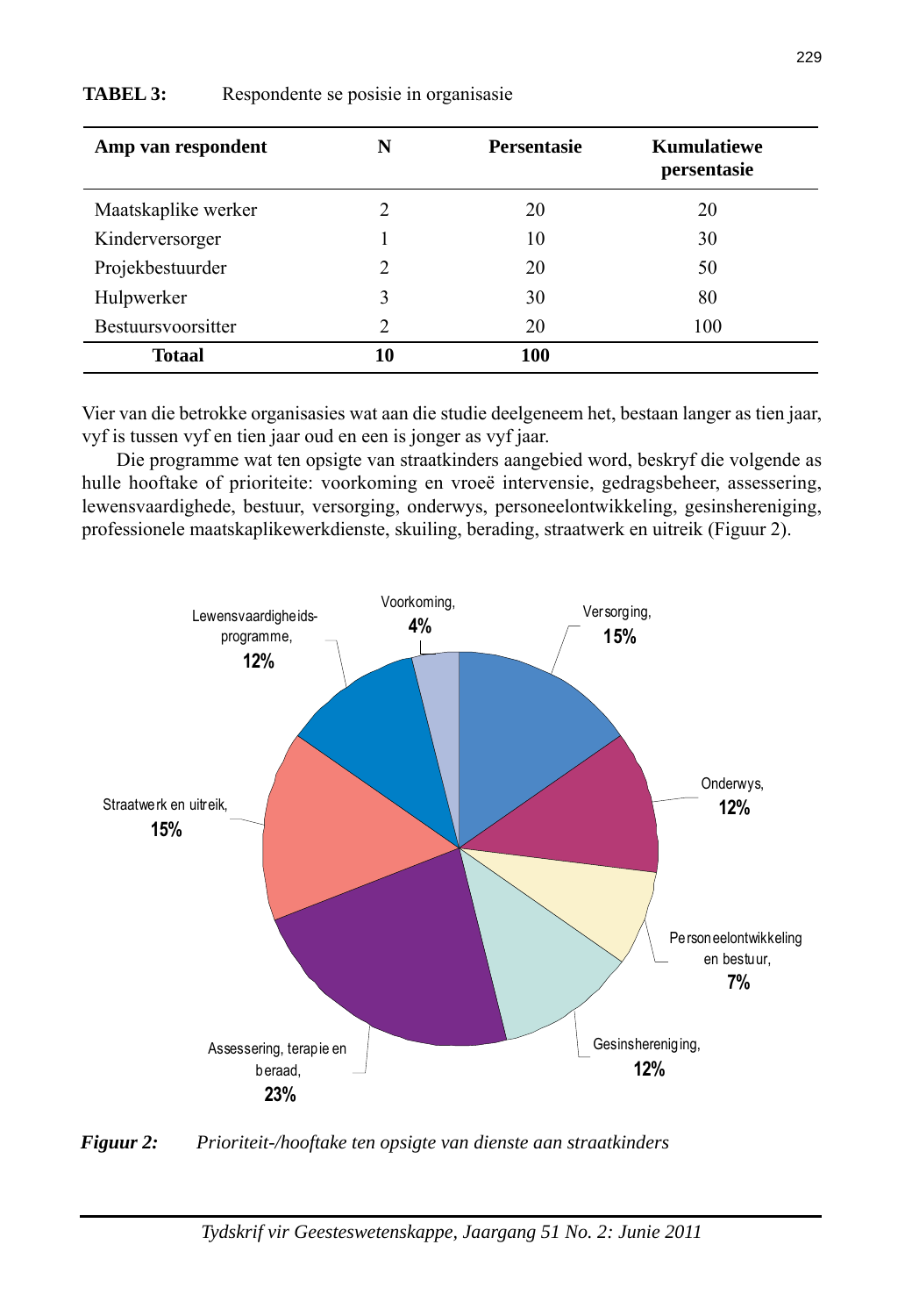Die klem van dienslewering val grotendeels op die meer vakkundige gedeelte, naamlik assessering, terapie en beraad. Voorkomingsdienste vorm net 4% van die prioriteitstake.

# **6.2 Die mikrosisteem van die straatkind**

Volgens 60% van die organisasie-respondente het die kinders op straat nie verminder nie. Dit stem ooreen met sowel die Suid-Afrikaanse as internasionale tendens dat die straatkindgetalle steeds groei. Respondente dui aan dat hulle by dienste aan 1 250 seuns en 363 dogters betrokke is. Die jongste kind in die programme wat tydens die onder soek aangebied is, was vyf jaar oud.

# **6.3 Die mesosisteem van die straatkind**

Ayuku et al. (2004:295) en Grundling en Grundling (2005:183) se stelling dat straatkinders dikwels nog kontak met hulle gesinne het, is bevestig deurdat  $66\%$  (N=9) van die respondente aangedui het dat meer as 60% van die straatkinders nog kwartaalliks kontak met hulle gesinne het. Hierdie resultaat kan positief in programme benut word.

 In die studie het 80% van die respondente die uitsonderlike waarde van skoolinskakeling en skool bywoning aangedui. Sestig persent van hierdie respondente ondervind egter probleme om die straatkind by skole in te skakel weens onder andere gebrekkige dokumentasie (bv. geboortesertifikate), onvoldoende fondse, kinders wat te oud is vir die graad waarin hulle geplaas moet word, swak samewerking van die kind en vol skole.

 Almal is dit egter eens dat die inskakeling by 'n skool 'n positiewe impak lewer aangesien dit aan kinders die geleentheid tot 'n toekomsverwagting en verdere sukses in die lewe bied. Die skool vorm verder 'n ondersteuningstelsel en lê veral klem op roetine, persoonlike higiëne, dissipline en gemeenskapsdeelname. Hierdie sake dra by tot die ontwikkeling van die kind se lewensvaardighede wat nie noodwendig altyd in die ouerhuis oorgedra word nie.

 Die programme benut die portuurgroep ten einde die aanleer van vaardighede te bevorder en te ontwikkel. Die portuurgroep dien as inoefeningsgeleentheid. Die professionele persoon wat gebruik maak van die groep as metode vir die aanleer en ontwikkeling van hierdie vaardighede sal bewus wees daarvan dat negatiewe sosiale vaardighede ook binne 'n portuurgroep beoefen kan word en sal sorg dra dat negatiewe waardes nie oorgedra word nie.

# **6.4 Die eksosisteem van die straatkind**

Die respondente het almal aangedui dat hulle met ander dissiplines saam werk. Vrywilligers is aangedui as baie belangrike rolspelers in die aanbieding van dien ste. Maatskaplike werk, onderwys en die polisie is die belangrikste rolspelers in die dienste aan straatkinders. Deur die samewerking van rolspelers kan in verskillende lewensbehoeftes van die kinders voorsien word.

 Verskeie rolspelers is by die programme betrokke. Die Departemente van Binnelandse Sake en Justisie sowel as die korporatiewe wêreld word deur 30% van die respondente beskou as die instansies wat 'n groter rol by straatkinders kan speel. In al die programme is maatskaplike werkers betrokke.

# **6.5 Die makrosisteem van die straatkind**

Ten opsigte van die makrosisteem oordeel die respondente dat rolspelers kennis en vaardigheid ten opsigte van verskille in kultuur, godsdiens en in 'n mindere mate politiek benodig. Die invloed van die makrosisteem op die straatkind word deur rolspelers erken.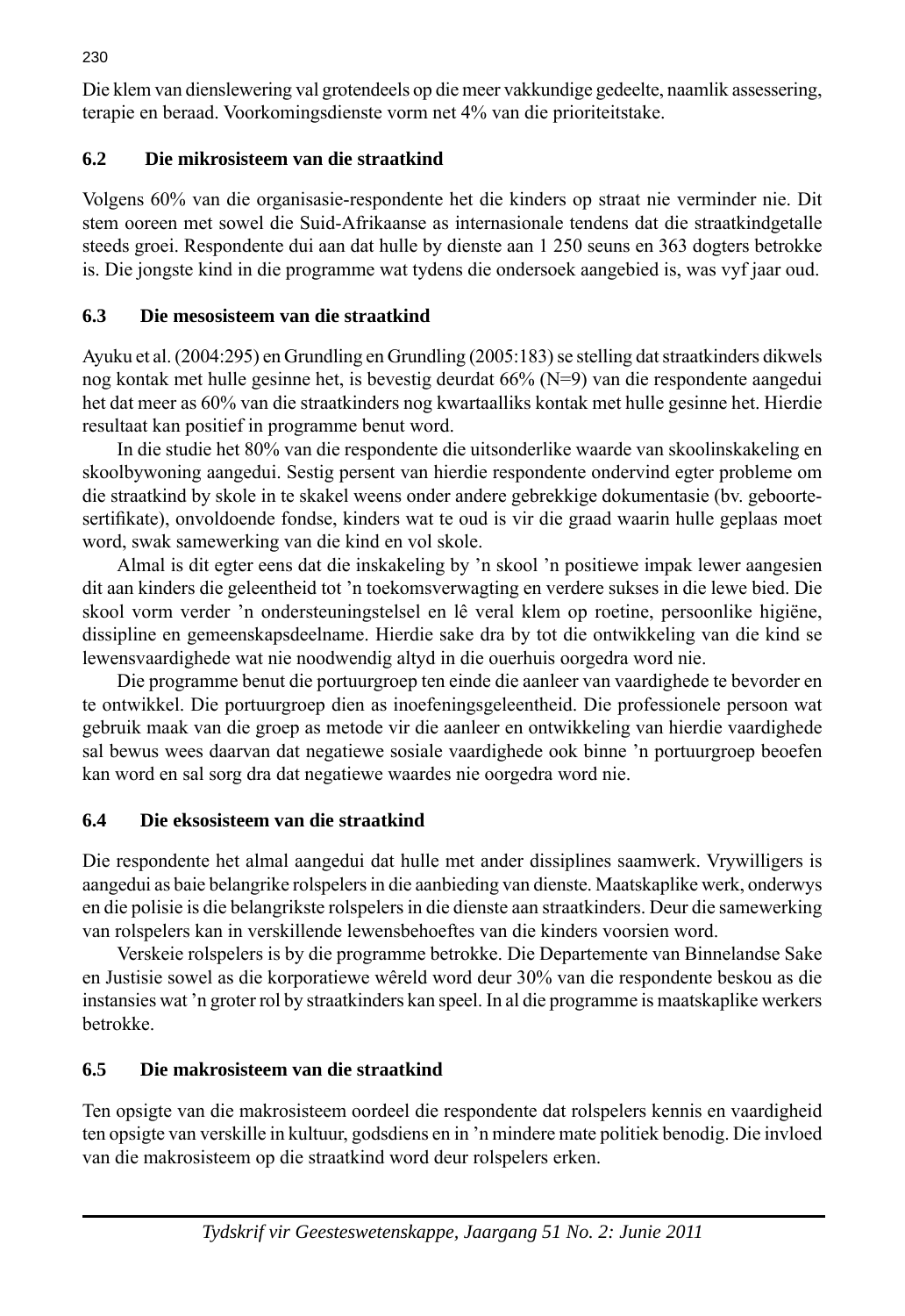Die erkenning van verskille in kultuur en godsdiens demonstreer 'n nieveroordelende houding, maar bied ook aanvaarding vir die individu wat kosbare insette ten opsigte van die kind se gevoel van behoort aan kan bied. In die opleiding/indiensopleiding van die rolspelers moet die inligting oor verskille en ook blootstelling aan verskille in kultuur en gods diens bydra tot aanvaarding en begrip om 'n gevoel van behoort aan te versterk.

Die *Children's Amendment Act* (42/2007) maak vir die registrasie van inval sentrums en sentrums/skuilings as jeugsorgsentrums voorsiening. Die respondente voel almal dat hierdie nuwe byvoeging in die wet wel prakties uitvoerbaar is en ook bepaalde voordele inhou, soos die beskerming van die kinders, beter subsidiëring en same werking tussen rolspelers.

 Volgens die *Children's Act* (38/2005) moet 'n straatkind sorgbehoewend bevind word en statutêr in alternatiewe versorging geplaas word. Die meerderheid respondente (77%) (N=9) voel dat dit 'n prakties uitvoerbare reëling is en volgens 90% van die respondente hou die statutêre plasing van die kinders wel voordele in. Twee van die respondente noem dat die tekort aan maatskaplike werkers, lang hoflyste en gebrek aan fondse waarskynlik 'n negatiewe invloed op die implementering van die wet sal hê (vgl. UNICEF 2007:30 & Giese 2007:19).

#### **7. GEVOLGTREKKINGS EN AANBEVELINGS**

In die voorafgaande gedeelte is daar vanuit die raamwerk van die ekologiese perspektief se verskillende vlakke van die belangrikste indikatore geïdentifiseer wat vir 'n omvattende intervensieplan aan die straatkind nodig is. Die gevolgtrekking word gemaak dat 'n program vir straatkinders oor sekere elemente moet beskik ten einde effektiewe intervensies te kan lewer. In hierdie gedeelte word 'n samevatting gegee van die elemente wat uit hierdie navorsing geïdentifiseer is, en aanbevelings word deur die outeurs gemaak oor hoe die elemente in die praktyk gestalte kan vind.

Die kernelemente van die voorgestelde intervensieplan, wat geïdentifiseerde temas vanuit die navorsing insluit, word opsommenderwys in Tabelle 4 tot 7 uiteengesit. Dit is in die voorafgaande bespreking hanteer.

 Daar kan verder tot die gevolgtrekking gekom word dat die intervensie met die straatkind deur 'n span kundiges sowel as gemeenskapslede hanteer moet word en nie alleen deur die maatskaplike werker nie. Die intervensies moet gerig wees op die verskillende vlakke van die ekologiese sisteem. Hierdie indikatore bied 'n volledige raamwerk vir intervensie in terme waarvan die straatkind as totaliteitswese hanteer kan word.

 Daar word dan aanbeveel dat instansies wat dienste lewer aan straatkinders van bogenoemde indikatore gebruik sal maak wanneer hulle dienste beplan en implementeer ten einde te poog om die kinders wat wel op die straat beland, so gou en effektief as moontlik terug te plaas by hulle gesinne. Die benutting hiervan behoort te lei tot die verhoging van gesins- en gemeenskapsintegrasie, minder manipulasie van programme deur die kinders en die lewering van 'n professionele diens deur veral maatskaplike werkers.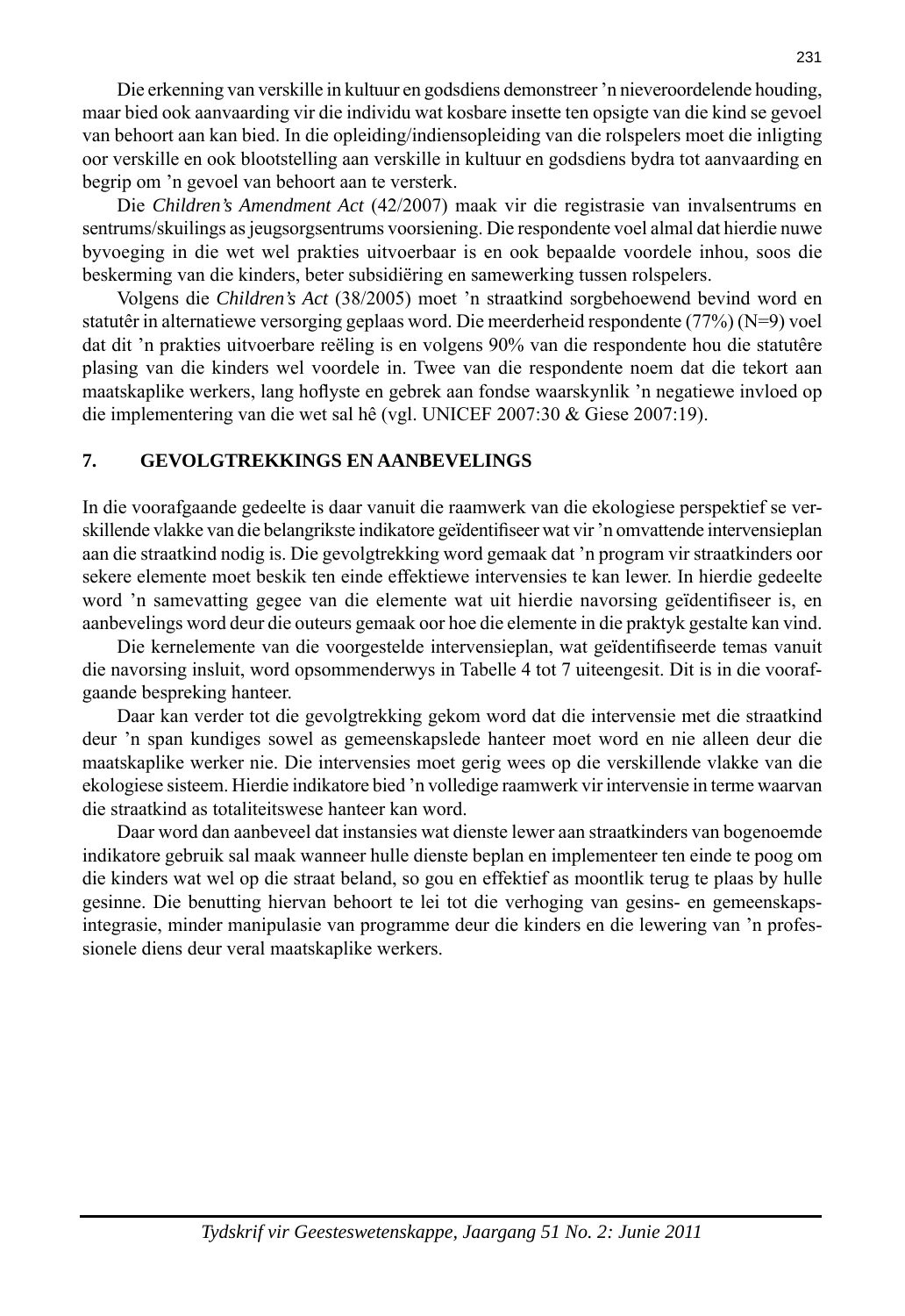232

| <u> ІЛІККО/ПАЛТУНО СЕДЕР У ДАТК (9.1, 9.2)</u>                                                                         |                                                                                                                                                                                                                                                                                                                                                                                                                                                                                                                                                                                                                                                                                                                                                                                                                                                                                                                                                                                                                                                                       |  |
|------------------------------------------------------------------------------------------------------------------------|-----------------------------------------------------------------------------------------------------------------------------------------------------------------------------------------------------------------------------------------------------------------------------------------------------------------------------------------------------------------------------------------------------------------------------------------------------------------------------------------------------------------------------------------------------------------------------------------------------------------------------------------------------------------------------------------------------------------------------------------------------------------------------------------------------------------------------------------------------------------------------------------------------------------------------------------------------------------------------------------------------------------------------------------------------------------------|--|
| <b>Elemente wat aandag</b><br>behoort te geniet                                                                        | Aanbevelings van hoe dit gedoen kan word                                                                                                                                                                                                                                                                                                                                                                                                                                                                                                                                                                                                                                                                                                                                                                                                                                                                                                                                                                                                                              |  |
|                                                                                                                        | DOELWIT: VERSORGING EN BINDING                                                                                                                                                                                                                                                                                                                                                                                                                                                                                                                                                                                                                                                                                                                                                                                                                                                                                                                                                                                                                                        |  |
| Identifisering van en voorsie-<br>ning in die basiese behoeftes<br>van die straatkind $(5.1; 5.1.2;$<br>$5.2.7$ ).     | Daaglikse straatwerk en opsporing van kinders asook die<br>$\bullet$<br>opbou van verhoudings deur middel van gevallewerk.<br>'n Voedingsprojek gedurende weeksdae by invalsentrums.<br>$\bullet$<br>Die gemeenskapswerkmetode kan hiervoor benut word.<br>Voorsiening van geriewe by invalsentrum ten einde higiëne<br>٠<br>te bevorder.<br>Voorsiening van klere indien nodig.<br>$\bullet$<br>Mediese hulp indien nodig.<br>$\bullet$<br>Inligting ter beskerming van die kind (MIV/Vigs, afhanklik-<br>$\bullet$<br>heidsvormende middels).<br>Daaglikse voedingsprogram by skuiling.<br>$\bullet$<br>Skep van 'n veilige en opbouende omgewing vir die<br>$\bullet$<br>versorging en ontwikkeling van die kind deur die<br>daarstelling van veilige slaapgeriewe by die skuiling.<br>Voorsien dienste wat gerig is op die voorsiening van<br>$\bullet$<br>voltydse veilige verblyf.<br>Fisiese ontwikkeling en die opbou van verhoudings/<br>$\bullet$<br>verbintenisse deur middel van sport, rekreasie en kultuur-<br>aktiwiteite by invalsentrum en skuiling. |  |
|                                                                                                                        | DOELWIT: GENESING, BINDING, ONTWIKKELING                                                                                                                                                                                                                                                                                                                                                                                                                                                                                                                                                                                                                                                                                                                                                                                                                                                                                                                                                                                                                              |  |
| Voorsiening in die sekondêre<br>en tersiêre behoeftes van die<br>straatkind (5.1.1; 5.1.2;<br>$5.2.7; 5.3.1; 5.3.2$ ). | Assessering van elke kind met die oog op die daarstelling<br>van 'n individuele ontwikkelingsplan asook die plasing van<br>die kind volgens statutêre vereistes.<br>Hantering en verwerking van trauma en verlies deur<br>٠<br>terapeutiese insette wat spesifiek op die hantering van<br>verliese, afhanklikheid, trauma en geweld fokus.<br>Opbou en ontwikkeling van verbintenisse, selfbeeld,<br>٠<br>waardes en norme deur van gevalle- en groepwerk gebruik<br>te maak. Avontuurgebaseerde programme kan met vrug<br>aangewend word.<br>Leiding ten opsigte van die voorkoming en hantering van<br>MIV/Vigs en ander oordraagbare siektes.                                                                                                                                                                                                                                                                                                                                                                                                                      |  |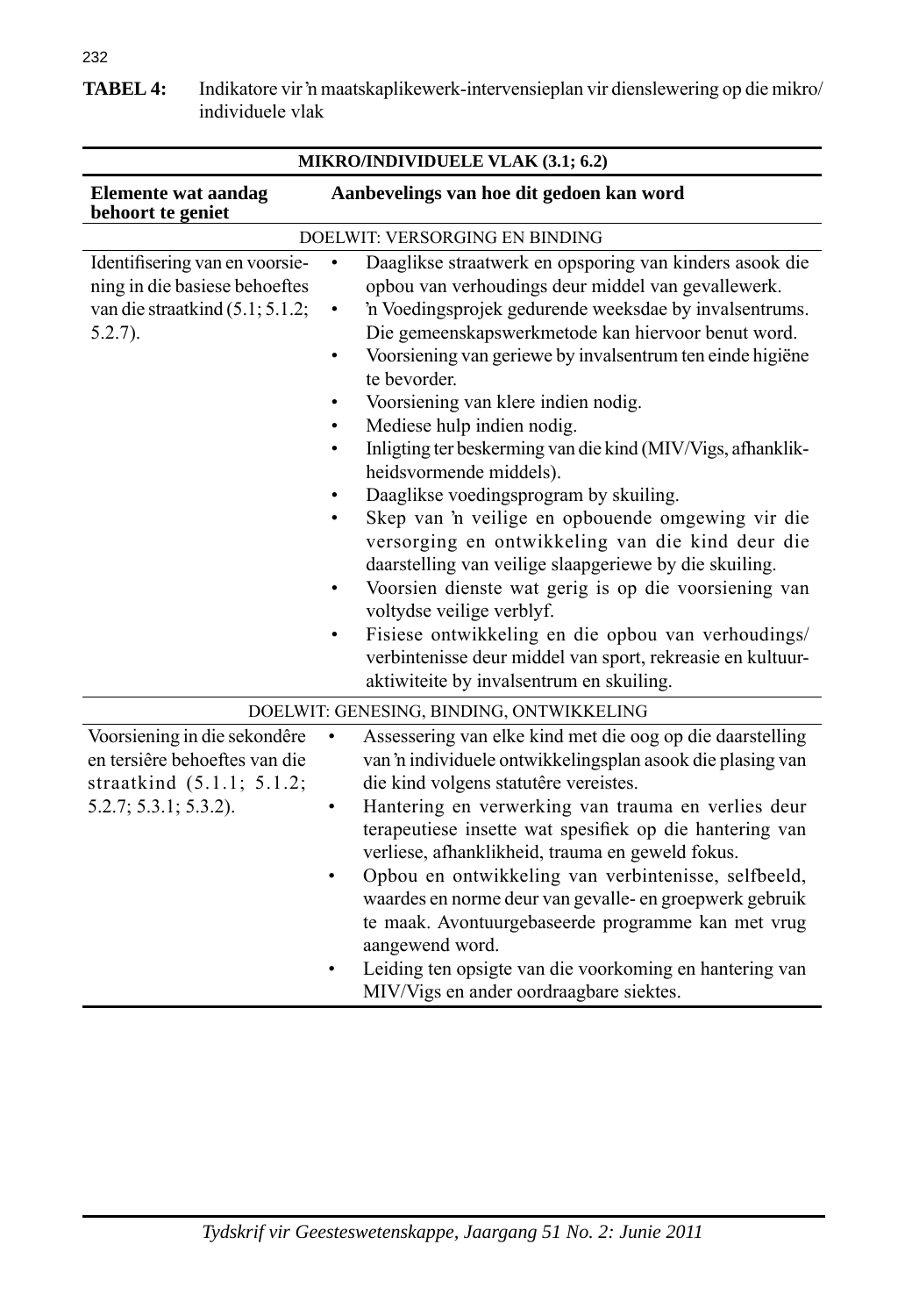| <b>MESOVLAK</b> (3.2; 6.3)                                                                                                                                                             |                                                                                                                                                                                                                                                                                                                                                                                                                                                                                                                                                                                                                                                                                                                               |  |
|----------------------------------------------------------------------------------------------------------------------------------------------------------------------------------------|-------------------------------------------------------------------------------------------------------------------------------------------------------------------------------------------------------------------------------------------------------------------------------------------------------------------------------------------------------------------------------------------------------------------------------------------------------------------------------------------------------------------------------------------------------------------------------------------------------------------------------------------------------------------------------------------------------------------------------|--|
| <b>Elemente wat aandag</b><br>behoort te geniet                                                                                                                                        | Aanbevelings van hoe dit gedoen kan word                                                                                                                                                                                                                                                                                                                                                                                                                                                                                                                                                                                                                                                                                      |  |
|                                                                                                                                                                                        | DOELWIT: ONTWIKKEL 'N GEVOEL VAN BEHOORT AAN                                                                                                                                                                                                                                                                                                                                                                                                                                                                                                                                                                                                                                                                                  |  |
| Herstel van die kind se ver-<br>houding met sy gesin/ouers<br>of, indien onmoontlik, 'n<br>verhouding met alternatiewe<br>versorger (5.2; 5.2.2; 5.2.7).                               | Aanleer en ontwikkeling van stabiele verhoudinge ten einde<br>inskakeling in die sentrum/by ouers/familie/alternatiewe<br>sorg te bewerkstellig. Benut veral gevalle- en groepwerk.<br>Benut opgeleide personeel wat positiewe verhoudings met<br>$\bullet$<br>mense kan bou en ontwikkel.<br>Benut tussenstelseldeelname vir ontwikkeling van vertroue<br>$\bullet$<br>en sekuriteit in verhoudinge.<br>Dienste aan die gesin/familie van die straatkind wat gerig<br>$\bullet$<br>is op die ontwikkeling van ouerskapvaardighede.<br>Gemeenskapswerk, wat gerig is op die gesin en familie<br>$\bullet$<br>van die straatkind ten einde gesinsproblematiek te voorkom<br>en so te keer dat kinders hulle ouerhuise verlaat. |  |
|                                                                                                                                                                                        | DOELWIT: OPLEIDING EN ONTWIKKELING                                                                                                                                                                                                                                                                                                                                                                                                                                                                                                                                                                                                                                                                                            |  |
| Inskakeling van die kind by<br>opleiding (skool, informele<br>skool of beroepsvaardighede)<br>ten einde moontlikheid van<br>werkinskakeling te verbeter<br>(5.2; 5.2.1; 5.3.1; 5.3.3). | Benut tussenstelseldeelname vir ontwikkeling van vertroue.<br>٠<br>Identifiseer 'n opleidingsinstelling toepaslik vir die kind se<br>٠<br>opleidingsbehoeftes en die inskakeling van die kind by die<br>instelling.<br>Skakeling met opleidingsinstellings ten einde geleenthede<br>vir kinders te ontwikkel en uit te brei om hulle sodoende<br>voor te berei vir die arbeidsmark.<br>Motivering van kinders ten einde leergeleentheid optimaal<br>te benut.                                                                                                                                                                                                                                                                 |  |

## **TABEL 5:** Indikatore vir 'n maatskaplikewerk-intervensieplan vir dienslewering op die mesovlak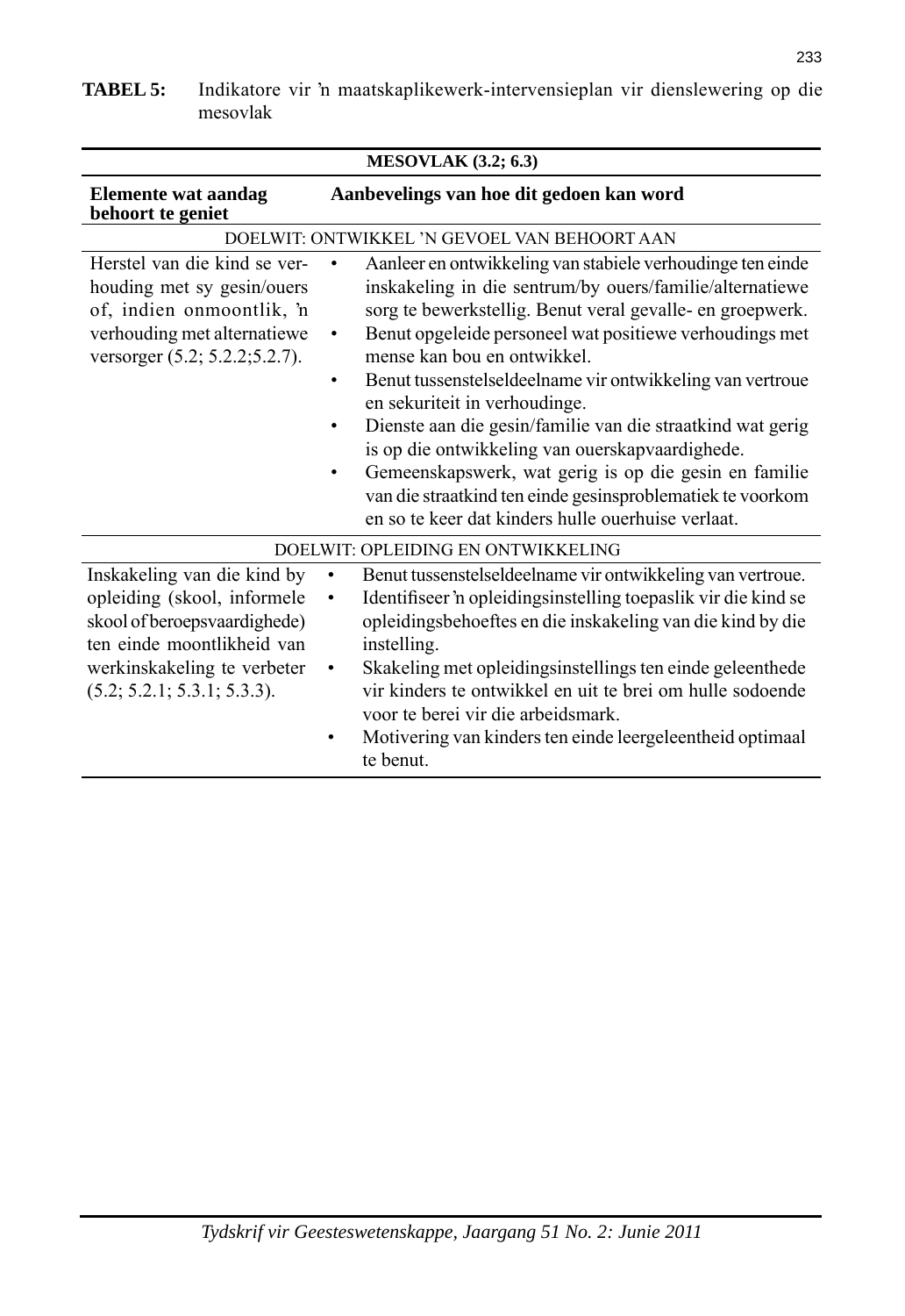**TABEL 6:** Indikatore vir 'n maatskaplikewerk-intervensieplan vir dienslewering op die eksovlak/sosiaal/strukturele vlak

| <b>EKSOVLAK/SOSIAAL/STRUKTURELE VLAK (3.3; 6.4)</b>                                                                                 |                                                                                                                                                                                                                                                                                                                                                            |  |
|-------------------------------------------------------------------------------------------------------------------------------------|------------------------------------------------------------------------------------------------------------------------------------------------------------------------------------------------------------------------------------------------------------------------------------------------------------------------------------------------------------|--|
| <b>Elemente wat aandag</b><br>behoort te geniet                                                                                     | Aanbevelings van hoe dit gedoen kan word                                                                                                                                                                                                                                                                                                                   |  |
|                                                                                                                                     | DOELWIT: ONDERSTEUNING EN SKEPPING VAN HOOP                                                                                                                                                                                                                                                                                                                |  |
| Ontwikkel hulpbronne en<br>sisteme ter ondersteuning<br>van die kind se lewe (5.2.3;<br>$5.2.4; 5.2.7; 5.3.3$ ).                    | Identifiseer toepaslike dissiplines, instellings en vry-<br>$\bullet$<br>willigers wat ter ondersteuning van die straatkind betrokke<br>kan raak.<br>Begelei bogenoemde groep tot inskakeling by projekte<br>٠<br>asook om fisies kontak met straatkinders te maak.                                                                                        |  |
| Verhoog die kind se vaar-<br>dighede ten einde onder-<br>steuningstelsels effektief te<br>benut (5.2.7; 5.3.1; 5.3.2).              | Benut tussenstelseldeelname om met ondersteuningstelsels<br>te skakel.<br>Motiveer kinders tot inskakeling by hulpbronne.<br>$\bullet$<br>Ontwikkel en benut lewensvaardigheidsprogramme en<br>٠<br>programme wat op 'n gesonde leefstyl fokus.                                                                                                            |  |
| Gebruik die kinders se ge-<br>meenskap van oorsprong vir<br>hulpbronontwikkeling en<br>inskakeling by programme<br>(5.2.4; 5.2.7).  | Plaas sentrum/diens binne gemeenskappe van oorsprong.<br>$\bullet$<br>Begelei die gemeenskap van die straatkind om onder-<br>$\bullet$<br>steuningsnetwerke daar te stel.<br>Werf vrywilligers en sensitiseer hulle ten opsigte van die<br>behoeftes van die kinders. Beklemtoon hoe belangrik dit<br>is dat hulle vir die kinders 'n gevoel van hoop gee. |  |
| Sensitiseer die gemeenskap/<br>publiek ten opsigte van die<br>straatkind, sy/haar behoeftes<br>en hulp wat benodig word<br>(5.2.4). | Mediaberigte met inligting ten opsigte van straatkinders<br>$\bullet$<br>en hulle behoeftes.<br>Sensitisering van die publiek oor hoe hulle teenoor die<br>$\bullet$<br>kinders moet optree.                                                                                                                                                               |  |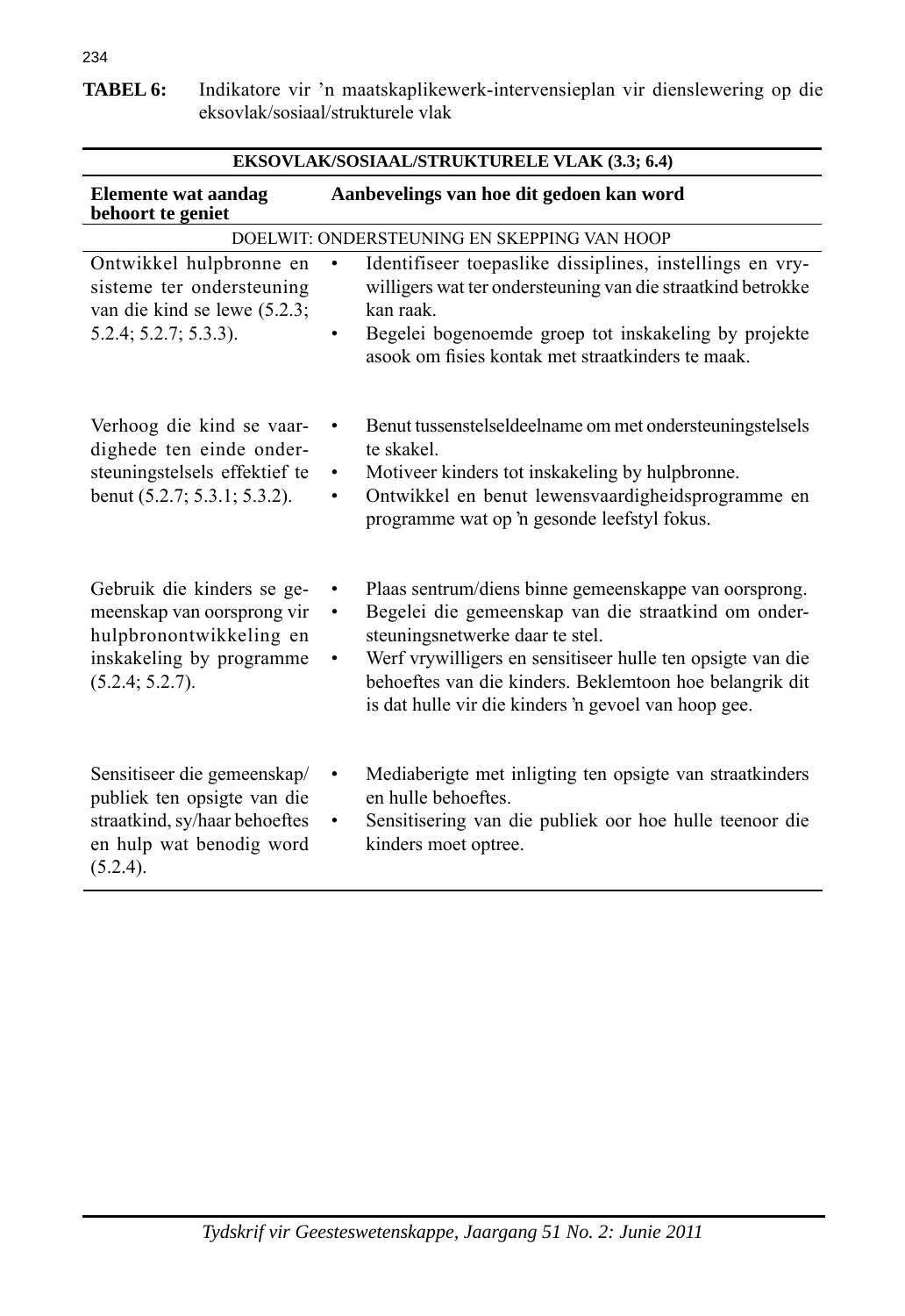| елението wai аапчад<br>behoort te geniet                                                              | Adhoc venngs van hoe uit gedoen kan word                                                                                                                                                                                                                                                                                                       |  |
|-------------------------------------------------------------------------------------------------------|------------------------------------------------------------------------------------------------------------------------------------------------------------------------------------------------------------------------------------------------------------------------------------------------------------------------------------------------|--|
| DOELWIT: BESKERMING EN ALGEHELE ONTWIKKELING                                                          |                                                                                                                                                                                                                                                                                                                                                |  |
| Aanvaarding en erkenning<br>van verskille ten opsigte van<br>godsdiens en kultuur (5.2.6).            | Indiensopleiding en supervisie van personeel en vry-<br>٠<br>willigers in die hantering van kulturele verskille sodat almal<br>aanvaar kan word.<br>Inskakeling van kinders by godsdienstige groepe van hulle<br>٠<br>keuse.                                                                                                                   |  |
| Voorspraak met betrekking<br>tot die straatkind se behoeftes<br>en ontwikkeling (5.2.7;<br>$5.3.3$ ). | Voorspraak en bevordering van die kind se regte en beste<br>٠<br>belang by die gemeenskap, publiek en regering.<br>Benutting van inligtingsveldtogte in die media, voor-<br>$\bullet$<br>leggings aan regeringsliggame, kursusse vir straatkinders<br>oor die regte van die gemeenskap en hoe om hulself te<br>beskerm en verder te ontwikkel. |  |
| Ontwikkeling van die straat-<br>kind se vaardighede ten<br>opsigte van voorspraak<br>(5.2.7).         | Benut kinderforums en kinderdeelname by beplanning van<br>٠<br>programme.<br>Gee kinders toegang tot vergaderings asook spreekbeurte<br>٠<br>aangaande sake wat hulle raak.                                                                                                                                                                    |  |

## **8. SLOTSOM**

Daar kan tot die slotsom gekom word dat die ekologiese perspektief 'n nuttige raamwerk vorm vir die identifisering van indikatore vir 'n intervensieprogram vir die straatkindverskynsel.

 Die vier vlakke/sisteme van die betrokke perspektief is geanaliseer en daardeur is indikatore vir 'n inter ven sie plan vir elke vlak aangebied. Die vlakke is in wisselwerking met mekaar en het nie rigiede begrensing nie. Ten opsigte van die mikrosisteem is die grootste behoeftes van die straat kind die versorging, genesing, bou van verhoudinge en ont wikkeling van die kind. Basiese en nievakkundige dienste sowel as terapeutiese spesialisdienste word benodig.

 Die mesovlak word gekenmerk deur die sterk behoefte van die straatkind om te behoort. Die skool, algemene opleiding en portuurgroep is belangrike ontwikkelingsareas van die kind op hier die vlak. Die gesin/familie, skool en portuurgroep vorm die grootste hulpbronne ten opsigte van die hantering van die behoeftes op mesovlak. As gevolg van die gebrek aan gesinslede/familie moet die gemeenskap ook betrek word met die oog op die behoefte van behoort aan. Die gemeenskap behoort as 'n terapeutiese sisteem benut te word. Die skool voorsien in die straatkind se opleiding- en ontwikkelingsbehoeftes.

 Die straatkind se grootste behoeftes, wat aan die eksovlak gekoppel kan word, is dié van hoop en ontwikkeling. Die gemeenskap, publiek, SAPD, gesondheidsdienste, maat skap like dienste, godsdienstige instellings, en sakeondernemings kan aan die kind hoop en ontwikkeling bied.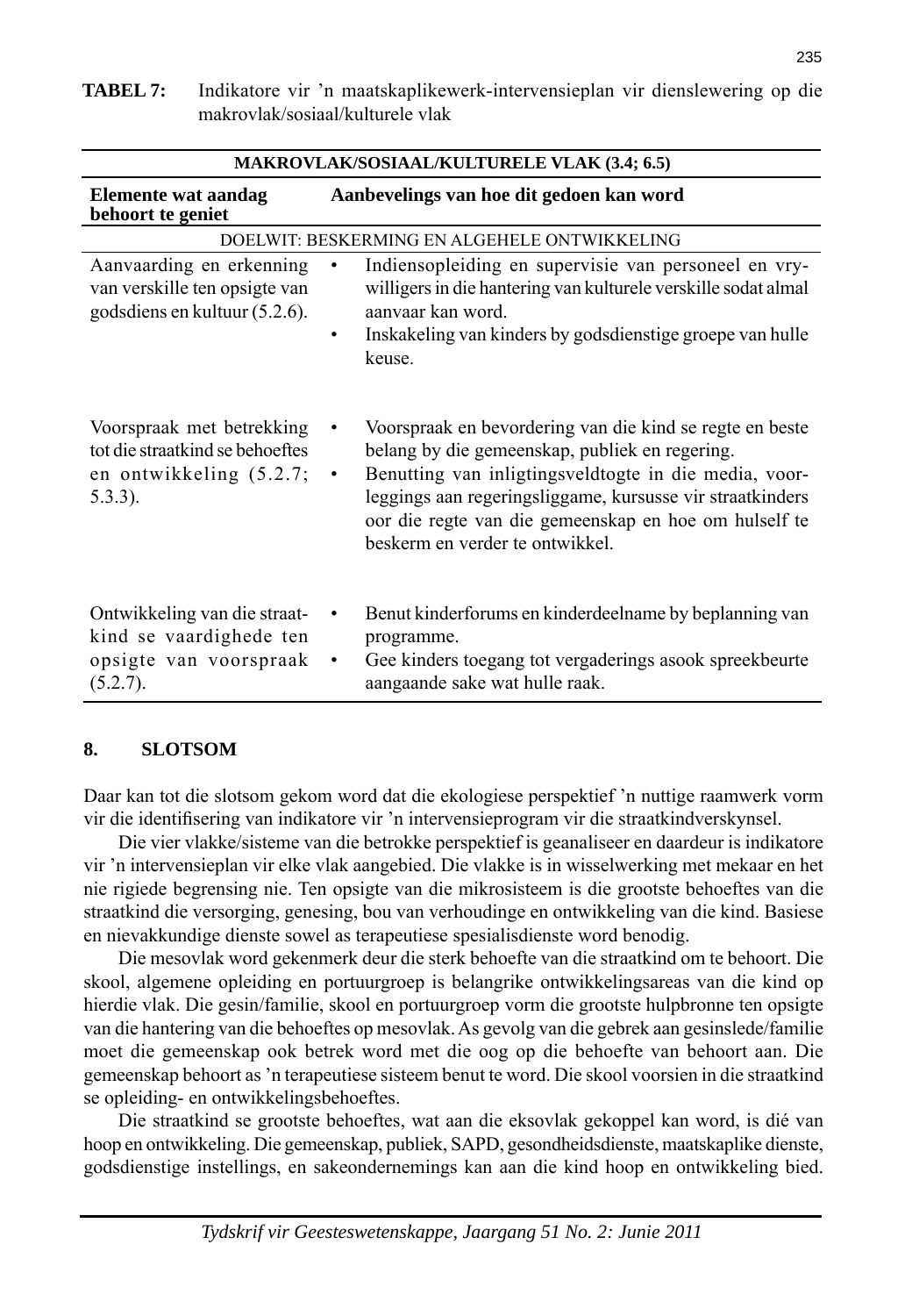Maatskaplike werkers kan deur middel van gemeenskapsontwikkeling en terapeutiese ondersteuning aan die kind se ontwikkeling werk en sodoende sy/haar hoop vir die toekoms versterk.

 Alhoewel die makrosisteem as buitenste beïnvloedingsvlak die verste van die straatkind geleë is, het dit die funksie van beskerming en ontwikkeling. Sisteme wat bepalend vir die straatkind se sekuriteit, beskerming en verdere ontwikkeling is, is wette/beleid ten opsigte van die kind, godsdiens, politiek en kultuur.

 Die ekosistemiese perspektief bied heelwat moontlikhede en besondere uitdagings aan die intervensieplan vir die straatkind. Sisteme en vlakke vorm 'n geheel en die wisselwerkende transaksies en verbintenisse behoort ingespan te word tot voordeel van die straatkind en hantering van die straatkindverskynsel. Hierdie is nie 'n korttermynproses nie, maar verg jarelange insette deur die gemeenskap en professionele persone wat met hierdie kinders werk.

#### **BIBLIOGRAFIE**

Abaana.org. 2004. *Resources:Statistics*. http://www.abaana.org/resources/statistics.cfm. [27 April 2004].

- Ayuku, D.A., Kaplan, C., Baars, H. & De Vries, M. 2004. Characteristics and personal social networks of the on-the-street, off-the-street, shelter and school children in Eldoret, Kenya. *International Social Work,* 47(3): 293 – 311.
- Balgopal, P.R. & Vassil, T.V. 1983. *Groups in Social Work: an ecological perspective*. New York: Macmillan. Bee, H. & Boyd, D. 2006. *Lifespan Development*. 4th ed. Boston: Allyn & Bacon.
- Bronfenbrenner, U. 1979. *The Ecology of Human Development: Experiments by Nature and Design.* USA: Harvard University Press.
- Creswell, J.W. 2009. *Research design: Qualitative, quantitative, and mixed methods approaches*. 3rd ed. Los Angeles: Sage.

Departement Maatskaplike Ontwikkeling van die Vrystaat *sien* Free State Department of Social Development.

- De Vos, A.S., Strydom, H., Fouche, C.B. & Delport, C.S.L 2007. *Research at Grass Roots*. 3<sup>rd</sup> Impression. Pretoria: Van Schaik Publishers.
- Duffy, M.E. 1993. Methodological triangulation. In Leedy, P.D. (ed.), *Practical research: planning and design*. New York: Macmillan.
- Duyan, V. 2005. Relationships between the sociodemographic and family characteristics, street life experiences and the hopelessness of street children. *Childhood*, 12(4): 445 – 459.
- Evans, R. 2002. Poverty, HIV and barriers to education: street children's experiences in Tanzania. *Gender and Development*, 10(3): 51 – 62.
- Free State Department of Social Development. 2003. *Guidelines on the identifi cation of and management of young children who are on the street*. Circular 4 of 2003.
- Fitzgerald, H. 2008. *The grieving Child Children, adolescents and Grief*. http:www.journeyofhearts.org/ grief/kids\_grief.html. [02 Februarie 2009].
- Germain, C.B. & Gitterman, A. 1980. *The Life Model of Social Work Practice*. New York: Columbia University Press.
- Germain, C.B. & Gitterman, A. 1996. *The Life Model of Social Work. Advances in Theory and Practice.* 2nd ed. New York: Columbia University Press.
- Giese, S. 2007. Setting the scene for social services: The gap between service need and delivery. *S.A. Child Gauge* (2007/2008). Children's Institute, University of Cape Town, pp. 17 – 22.
- Greef, M. 2007. Information collection: Interviewing. In De Vos, A.C.; Fouche, C.B., Strydom, H, & Delport, C.S.L. (eds). *Re search at Grassroots*. Pretoria: Van Schaik Publishers.
- Grundling, J. & Grundling, I. 2005. The concrete particulars of the every day realities of street children. *Human Relations*, 58(2):173 – 180.
- Henning, E., Van Rensburg, W. & Smit, B. 2004. *Finding your way in qualitative research*. Pretoria: Van Schaik Publishers.
- Hewitt, T. 2008. The glue that binds. *Daily News*. 28 May 2008.
- KIT. 2004 *Street children Overview*. http://www.kit.nl/specials/html/scstreetchildren. [27 April 2004].